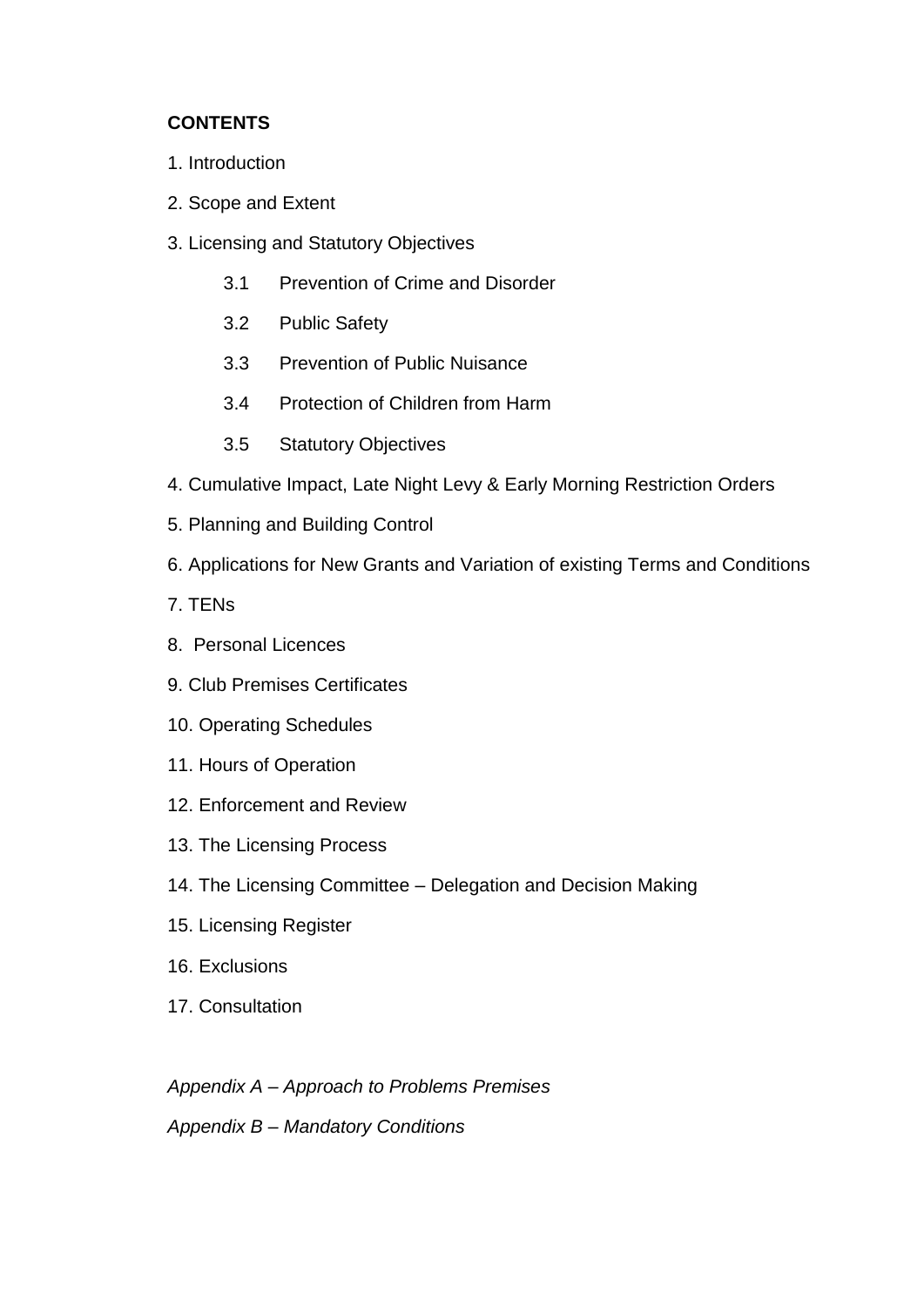| $\mathbf 1$ | <b>INTRODUCTION</b>                                                                                                                                                                                                                                                                                                                                                                                                |
|-------------|--------------------------------------------------------------------------------------------------------------------------------------------------------------------------------------------------------------------------------------------------------------------------------------------------------------------------------------------------------------------------------------------------------------------|
|             | Denbighshire is an attractive County in which to live and work which<br>benefits from excellent transport links by road and rail. Our local economy<br>relies upon tourism, in which many premises licensed for the sale of<br>alcohol and entertainment play a prominent and increasingly important<br>part.                                                                                                      |
|             | The mission of Denbighshire County Council - 'We will efficiently deliver<br>fair and flexible services for everyone, while making sure that we<br>meet the priorities set out in our community strategy.'<br>There are a number of corporate aims, many of which complement this<br>Statement of Licensing Policy. These include:                                                                                 |
|             | Regenerate the Economy of the area<br>Promoting the Late Night Economy<br>٠<br>Make the area a Safe, Healthy and Clean place to live<br>$\bullet$<br>Protecting and Enhancing Conwy and Denbighshire's Heritage                                                                                                                                                                                                    |
| 1.1         | The aim of the Policy is to secure the safety and amenity of residential<br>communities whilst facilitating a sustainable entertainment industry.<br>Denbighshire County Council recognises the need of residents for a safe<br>and desirable environment to work and live in, and the importance of well-<br>run, licensed premises in a vibrant and diverse local economy.                                       |
| 1.2         | Denbighshire County Council will promote a "Late Night Economy<br>Strategy" which will ensure residents and visitors are safe whilst out at<br>night and on their way home.                                                                                                                                                                                                                                        |
| 1.3         | To achieve this, the Council is committed to working in partnership with<br>North Wales Police, North Wales Fire and Rescue Service, local<br>businesses, residents and others towards ensuring the continued success<br>of this Policy in achieving the statutory objectives of the Act.                                                                                                                          |
| 1.4         | The Policy provides information and guidance to applicants and any<br>interested party in the manner in which Denbighshire will approach<br>matters relating to licensing. Although each application will of course be<br>considered on its own merits, the Council in adopting this Policy, is<br>indicating the wider considerations that it will take into account when<br>determining any licence application. |
| 1.5         | In preparing this Statement of Licensing Policy, Denbighshire County<br>Council has given due regard to the Guidance issued by the Secretary of<br>State under Section 182 of the Licensing Act 2003.                                                                                                                                                                                                              |
| 1.6         | In accordance with Statutory Procedures, a review of this Policy will take                                                                                                                                                                                                                                                                                                                                         |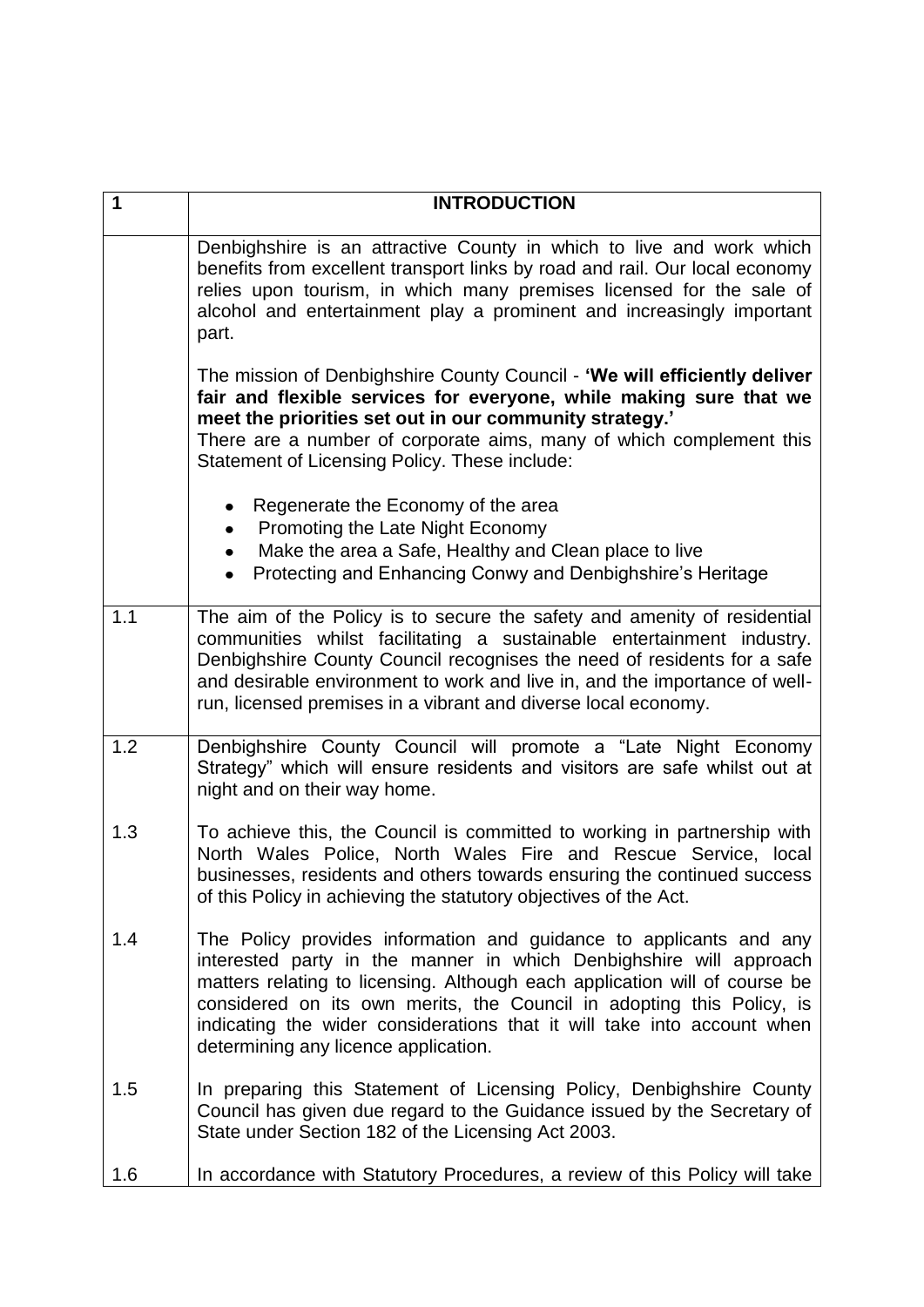|      | place in five years and will take into full account any relevant information<br>received by way of consultation or otherwise and any initiatives relating to<br>alcohol and entertainment.                                                                                                                                                                                                                                                                                                                                                                                                                                                                                                                                                                                                                                                                                                                                           |
|------|--------------------------------------------------------------------------------------------------------------------------------------------------------------------------------------------------------------------------------------------------------------------------------------------------------------------------------------------------------------------------------------------------------------------------------------------------------------------------------------------------------------------------------------------------------------------------------------------------------------------------------------------------------------------------------------------------------------------------------------------------------------------------------------------------------------------------------------------------------------------------------------------------------------------------------------|
| 1.7  | <b>Tourism</b><br>The Council recognises that licensed premises are a major contributor to<br>the local economy. Any licence application will be considered by taking<br>certain factors into account. These will include:                                                                                                                                                                                                                                                                                                                                                                                                                                                                                                                                                                                                                                                                                                           |
|      | The general impact in attracting visitors to the area<br>Any enhancement the proposal might have on the attractiveness of<br>the wider area<br><b>Employment opportunities</b>                                                                                                                                                                                                                                                                                                                                                                                                                                                                                                                                                                                                                                                                                                                                                       |
| 1.8  | <b>Live Music, Dancing and Theatre</b><br>In accordance with the Guidance issued by the Secretary of State, the<br>Licensing Authority recognises the need to encourage and promote live<br>music, dancing and theatre for the wider cultural benefits of our<br>community. A natural concern to prevent disturbance<br>the<br>in<br>neighbourhood will always be balanced with the wider cultural benefits of<br>the community. Any adverse environmental impact that may arise from<br>such applications will always be taken into account when considering such<br>applications. Where adverse environmental impact might arise due to<br>provision of live music between 08:00hrs and 23:00hrs, and an application<br>to review a premises licence has been received, the Licensing Authority<br>will consider removing the exemption from licensing requirements and<br>attach appropriate conditions to that premises licence. |
| 1.9  | The Council has granted premises licenses for public spaces, such as<br>Promenades and town centres, in order to encourage community activities<br>to take place.                                                                                                                                                                                                                                                                                                                                                                                                                                                                                                                                                                                                                                                                                                                                                                    |
| 1.10 | The introduction of the Legislative Reform (Entertainment Licensing) Order<br>2014 and Deregulation Act 2015 means that some activities no longer<br>require a licence under certain circumstances, and will be particularly<br>welcomed by those wishing to organise community activities/events that<br>previously would have required a licence.                                                                                                                                                                                                                                                                                                                                                                                                                                                                                                                                                                                  |
| 1.12 | <b>Amenity</b><br>The Licensing Authority has a duty to protect the amenity of the residents<br>living in the area. This extends to the business community, who can<br>expect the Council to ensure that the environment is attractive and<br>sustainable for the conduct of their business. In considering any<br>application for a premises licence, the Council will take certain factors into<br>consideration; these will of course focus on the four statutory Licensing<br>Objectives.                                                                                                                                                                                                                                                                                                                                                                                                                                        |
| 1.13 | This Policy seeks to provide clarity for applicants, residents and other<br>occupiers of property and investors, enabling them to make plans to move<br>to, remain or invest in Denbighshire with some measure of certainty.                                                                                                                                                                                                                                                                                                                                                                                                                                                                                                                                                                                                                                                                                                         |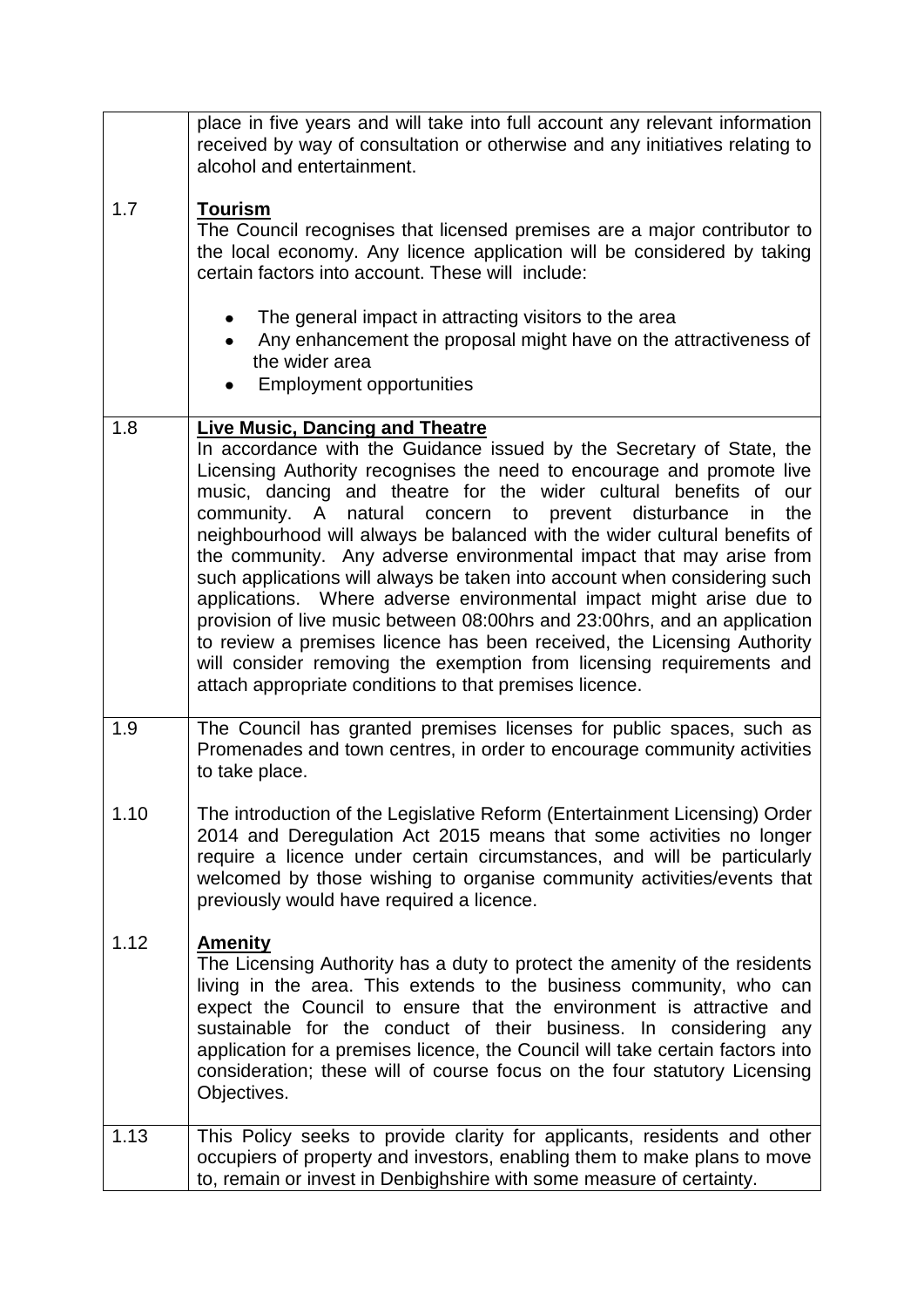|              | <b>Notes</b><br>The content of this Policy should not be interpreted as an indication<br>that any requirement of the Licensing Act 2003 or other law may be<br>disregarded or overridden.<br>Where any conditions have been applied to a Premises Licence or<br>Club Premises Certificate an Authorised Officer of the Council may<br>inspect at any reasonable time for the purpose of checking that the<br>conditions are being complied with.<br>The Licensing Act 2003 makes provision for this Policy to be<br>consulted on and reviewed at least every five years. Accordingly, this<br>Policy must be reviewed no later than January 2021.                                                |
|--------------|--------------------------------------------------------------------------------------------------------------------------------------------------------------------------------------------------------------------------------------------------------------------------------------------------------------------------------------------------------------------------------------------------------------------------------------------------------------------------------------------------------------------------------------------------------------------------------------------------------------------------------------------------------------------------------------------------|
| $\mathbf{2}$ | <b>Scope and Extent</b>                                                                                                                                                                                                                                                                                                                                                                                                                                                                                                                                                                                                                                                                          |
|              | The Statement of Licensing Policy has been reviewed in accordance with<br>the Guidance issued by the Secretary of State, and shall be applied by the<br>Licensing Authority when dealing with any application that relates to those<br>licensable activities identified by the Licensing Act 2003, which are:                                                                                                                                                                                                                                                                                                                                                                                    |
|              | The sale by retail of alcohol<br>The supply of alcohol by or on behalf of a club to, or to the order of<br>a member of the club<br>The provision of late night refreshment (supply of hot food or drink<br>from a premises between 23:00 and 05:00 hours)<br>The provision of regulated entertainment (Regulated entertainment<br>$\bullet$<br>is defined as any of the following which take place in the presence<br>of an audience for the entertainment of that audience and are<br>provided by members of the public or exclusively for the members<br>of a qualifying club and/or their guests or for consideration and with<br>a view to profit, this includes raising money for charity): |
|              | a performance of a play<br>an exhibition of a film *<br>an indoor sporting event<br>a boxing or wrestling entertainment (indoor and outdoor)<br>any playing of recorded music *<br>any performance of live music *<br>a performance of dance<br>entertainment of similar description to that falling within the<br>performance of live music, the playing of recorded music and the<br>performance of dance*                                                                                                                                                                                                                                                                                     |
| 2.2          | There are certain exemptions from this definition, which relate to<br>incidental live and recorded music, and spontaneous music, singing<br>and dancing.<br>*Exemptions brought about by the Legislative Reform (Entertainment                                                                                                                                                                                                                                                                                                                                                                                                                                                                   |
|              | Licensing) Order 2014 and Deregulation Act 2015 include the exhibition of                                                                                                                                                                                                                                                                                                                                                                                                                                                                                                                                                                                                                        |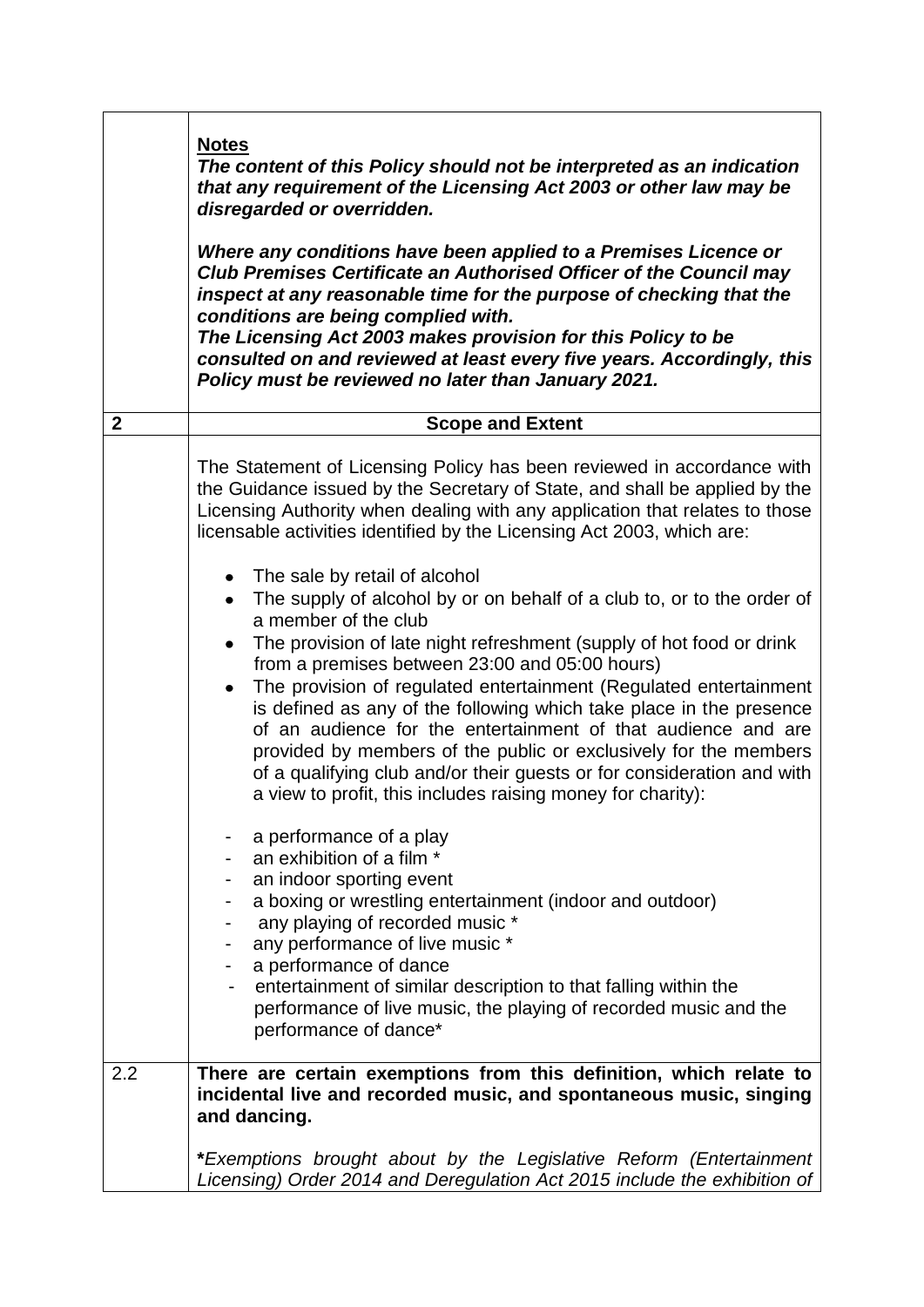|              | films the performance of live music and playing of recorded music under<br>certain circumstances; these are set out in full in the Act.                                                                                                                                                                                              |
|--------------|--------------------------------------------------------------------------------------------------------------------------------------------------------------------------------------------------------------------------------------------------------------------------------------------------------------------------------------|
| $\mathbf{3}$ | <b>Licensing Objectives</b>                                                                                                                                                                                                                                                                                                          |
| 3.1          | It is the duty of Denbighshire County Council as the Licensing Authority to<br>carry out the functions under the Act with a view to promoting with equal<br><b>importance</b> the Licensing Objectives as set out in the Act, which are:                                                                                             |
|              | <b>Prevention of Crime and Disorder</b><br><b>Public Safety</b><br><b>Prevention of Public Nuisance</b><br><b>Protection of children from Harm</b>                                                                                                                                                                                   |
| 3.1.1        | It is recognised that the licensing function is only one means of securing<br>the delivery of these objectives. The Licensing Authority will therefore<br>continue to work in partnership with its Local Communities, the<br>Responsible Authorities, local businesses and all other relevant<br>stakeholders and partners.          |
| 3.1.2        | If its discretion is engaged, when considering the type of activities for<br>which<br>licenses may be sought, the Licensing Authority will have proper regard to<br>amongst other issues:                                                                                                                                            |
|              | Location of and environmental impact of the proposed activity<br>Suitability of the applicant<br>$\blacksquare$<br>Suitability of the premises application<br>۰<br>Operation and management of the premises<br>Monitoring, review and enforcement<br>$\overline{\phantom{a}}$                                                        |
| 3.1.3        | Whilst these factors will be given due consideration as part of any<br>application, it should be noted that the following principles will apply in all<br>cases:                                                                                                                                                                     |
|              | The right of any individual or body to apply for a variety of<br>permissions is not undermined and that each application shall be<br>determined on its own merits.<br>The statutory right of Responsible Authorities or Interested Parties<br>to make relevant representations or to seek a review of any licence<br>or certificate. |
| 3.1.4        | The licensing regime is primarily concerned with the regulation of<br>persons, premises and temporary events and consequently any conditions<br>will focus on:                                                                                                                                                                       |
|              | Matters within the control of individual licensees and others who are                                                                                                                                                                                                                                                                |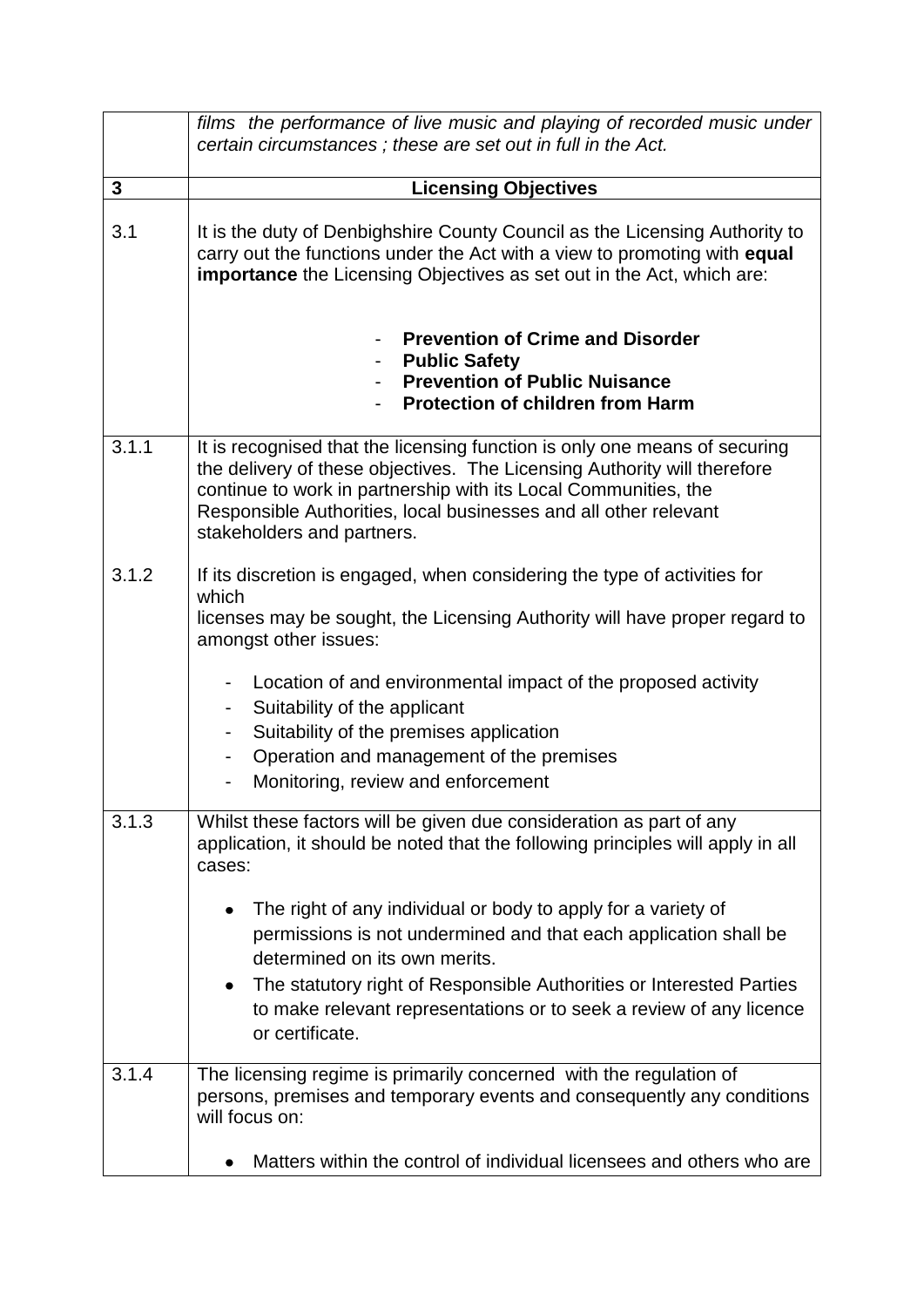|       | granted relevant permissions.                                                                                                                                                                                                                                                                                                                                                                                                                                                                                                                                                                                                                                                                                                                                                                                                                                  |
|-------|----------------------------------------------------------------------------------------------------------------------------------------------------------------------------------------------------------------------------------------------------------------------------------------------------------------------------------------------------------------------------------------------------------------------------------------------------------------------------------------------------------------------------------------------------------------------------------------------------------------------------------------------------------------------------------------------------------------------------------------------------------------------------------------------------------------------------------------------------------------|
|       | The premises and places being used for licensable activities and                                                                                                                                                                                                                                                                                                                                                                                                                                                                                                                                                                                                                                                                                                                                                                                               |
|       | the immediate vicinity.                                                                                                                                                                                                                                                                                                                                                                                                                                                                                                                                                                                                                                                                                                                                                                                                                                        |
|       | The direct impact of the activities taking place at licensed premises,                                                                                                                                                                                                                                                                                                                                                                                                                                                                                                                                                                                                                                                                                                                                                                                         |
|       | on members of the public, living or engaged in normal day-to-day                                                                                                                                                                                                                                                                                                                                                                                                                                                                                                                                                                                                                                                                                                                                                                                               |
|       | activity in the vicinity of the licensed premises.                                                                                                                                                                                                                                                                                                                                                                                                                                                                                                                                                                                                                                                                                                                                                                                                             |
|       |                                                                                                                                                                                                                                                                                                                                                                                                                                                                                                                                                                                                                                                                                                                                                                                                                                                                |
| 3.1.5 | In undertaking its statutory licensing function, the Licensing Authority may<br>have regard to:                                                                                                                                                                                                                                                                                                                                                                                                                                                                                                                                                                                                                                                                                                                                                                |
|       | Section 17 of the Crime and Disorder Act 1998 and the requirement<br>that a local authority do all that it reasonably can to prevent crime<br>and disorder in its locality.<br>The European Convention on Human Rights, which is given effect<br>$\bullet$<br>by the Human Rights Act 1998, places a duty on public authorities<br>to protect the rights of individuals in a variety of circumstances.<br>Health and Safety at Work Regulations 1999<br>$\bullet$<br>Health and Safety at Work etc Act 1974<br>٠<br><b>Environmental Protection Act 1990</b><br>$\bullet$<br><b>Disability Discrimination Act 1995</b><br>٠<br>Regulatory Reform (Fire Safety) Order 2005<br>٠<br>The Anti-Social Behaviour Act 2003<br>$\bullet$<br>The Public Spaces Protection Order (PSPO), Anti-social Behaviour<br>Crime and Policing Act 2014<br>Equality Act 2010<br>٠ |
|       | Violent Crime Reduction Act 2006                                                                                                                                                                                                                                                                                                                                                                                                                                                                                                                                                                                                                                                                                                                                                                                                                               |
|       | The Health Act 2006                                                                                                                                                                                                                                                                                                                                                                                                                                                                                                                                                                                                                                                                                                                                                                                                                                            |
|       |                                                                                                                                                                                                                                                                                                                                                                                                                                                                                                                                                                                                                                                                                                                                                                                                                                                                |
|       | The Clean Neighbourhoods and Environmental Act 2005                                                                                                                                                                                                                                                                                                                                                                                                                                                                                                                                                                                                                                                                                                                                                                                                            |
|       | Where existing law already places statutory obligations on<br>applicants                                                                                                                                                                                                                                                                                                                                                                                                                                                                                                                                                                                                                                                                                                                                                                                       |
|       | the Licensing Authority will not impose the same or similar duties by<br>way of condition.                                                                                                                                                                                                                                                                                                                                                                                                                                                                                                                                                                                                                                                                                                                                                                     |
| 3.1.6 | The Licensing Authority will seek to discharge its responsibilities identified<br>by other Government Strategies, so far as they impact on the objectives of<br>the Licensing Act. Examples of these Strategies are set out below:                                                                                                                                                                                                                                                                                                                                                                                                                                                                                                                                                                                                                             |
|       | In accordance with Guidance, the Licensing Authority will seek to<br>establish a Safe Scheme, so that proper liaison and partnership<br>working with all relevant stakeholders will ensure that appropriate<br>Action Plans for Tackling Alcohol Related Crime, Disorder and<br>Nuisance are in place.<br>Safer Clubbing                                                                                                                                                                                                                                                                                                                                                                                                                                                                                                                                       |
|       | Local Authorities Co-ordinators of Regulatory Services and Trading                                                                                                                                                                                                                                                                                                                                                                                                                                                                                                                                                                                                                                                                                                                                                                                             |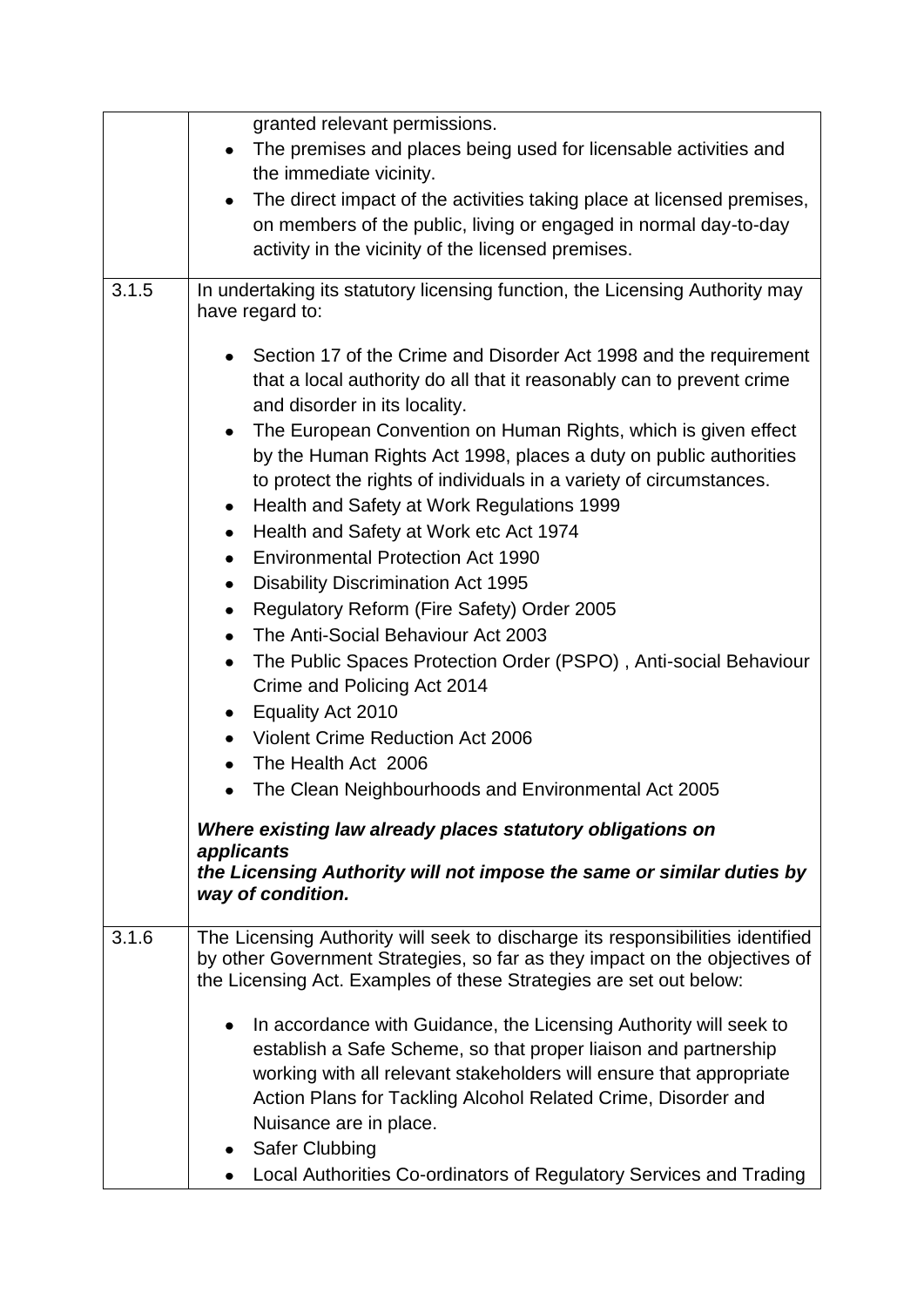|        | Standards Institute Code of Best Practice on Test Purchasing                                                                                                                                                                                                                                                                                                                                                                                                                                                                                                                                                                                                                                                                                                                                                                                                                                                                                                                                                                                                                                                                                                                                                                                                                                                                                                                                    |
|--------|-------------------------------------------------------------------------------------------------------------------------------------------------------------------------------------------------------------------------------------------------------------------------------------------------------------------------------------------------------------------------------------------------------------------------------------------------------------------------------------------------------------------------------------------------------------------------------------------------------------------------------------------------------------------------------------------------------------------------------------------------------------------------------------------------------------------------------------------------------------------------------------------------------------------------------------------------------------------------------------------------------------------------------------------------------------------------------------------------------------------------------------------------------------------------------------------------------------------------------------------------------------------------------------------------------------------------------------------------------------------------------------------------|
|        | <b>Alcohol Harm Reduction Strategy</b>                                                                                                                                                                                                                                                                                                                                                                                                                                                                                                                                                                                                                                                                                                                                                                                                                                                                                                                                                                                                                                                                                                                                                                                                                                                                                                                                                          |
|        | Crime and Disorder Reduction Strategy                                                                                                                                                                                                                                                                                                                                                                                                                                                                                                                                                                                                                                                                                                                                                                                                                                                                                                                                                                                                                                                                                                                                                                                                                                                                                                                                                           |
|        | <b>Enforcement Concordat</b>                                                                                                                                                                                                                                                                                                                                                                                                                                                                                                                                                                                                                                                                                                                                                                                                                                                                                                                                                                                                                                                                                                                                                                                                                                                                                                                                                                    |
| 3.1.7  | The Licensing Authority would also draw attention to initiatives that are                                                                                                                                                                                                                                                                                                                                                                                                                                                                                                                                                                                                                                                                                                                                                                                                                                                                                                                                                                                                                                                                                                                                                                                                                                                                                                                       |
|        | relevant to licensing, for example:                                                                                                                                                                                                                                                                                                                                                                                                                                                                                                                                                                                                                                                                                                                                                                                                                                                                                                                                                                                                                                                                                                                                                                                                                                                                                                                                                             |
|        | Proof of Age Schemes – it is unlawful for children under 18 to<br>attempt to buy alcohol just as it is unlawful to sell or supply alcohol<br>to them. To prevent such crimes it may be necessary to require a<br>policy to be established at certain licensed premises requiring the<br>production of "proof of age" before such sales take place. It is<br>expected that where such a policy applies, the premises will<br>request the production of a photo-driving licence, passport or any<br>recognised proof of age document. The Licensing Authority and<br>North Wales Police endorse the current "Challenge 21" and<br>"Challenge 25" policies which have been adopted by many licensed<br>premises, and consider it to be an extremely beneficial approach in<br>dealing with problems of underage drinking.<br>CCTV coverage of town centres<br>Exclusion orders from town centres<br>$\bullet$<br><b>Safer Clubbing Guide</b><br>$\bullet$<br>Pub Watch/Off Watch - The Licensing Authority and North Wales<br>$\bullet$<br>Police recognise that in order for such schemes to achieve<br>maximum impact and success that they provide appropriate and<br>relevant support and guidance at all times. Where alcohol is<br>supplied, licence holders are expected to actively participate,<br>support and adhere to any such schemes and decisions borne out<br>of such initiatives. |
|        | Think Safe/Drink Safe (Co-ordinated by the Licensing Authority in<br>consultation with the Police and other relevant stakeholders)<br>Best Bar None - The Licensing Authority is committed to facilitating<br>this scheme with a view to providing an incentive for licence holders<br>to raise and improve standards.                                                                                                                                                                                                                                                                                                                                                                                                                                                                                                                                                                                                                                                                                                                                                                                                                                                                                                                                                                                                                                                                          |
| 3.1.8  | The objective of the licensing process is to allow the retail sale of alcohol<br>and the provision of licensable activities in a manner that ensures the<br>public's safety and which is neither to the detriment of residents, nor gives<br>rise to loss of amenity. It is the Licensing Authority's wish to facilitate well                                                                                                                                                                                                                                                                                                                                                                                                                                                                                                                                                                                                                                                                                                                                                                                                                                                                                                                                                                                                                                                                   |
|        | run and managed premises with licence holders displaying sensitivity to<br>the impact of their premises on local residents.                                                                                                                                                                                                                                                                                                                                                                                                                                                                                                                                                                                                                                                                                                                                                                                                                                                                                                                                                                                                                                                                                                                                                                                                                                                                     |
| 3.1.9  | In accordance with Guidance, the Licensing Authority does not regard this<br>Policy as a mechanism for the general control of anti-social behaviour by<br>individuals once they have left the immediate vicinity of the club, business<br>or licensed premises holding the relevant licence, certificate or permission.                                                                                                                                                                                                                                                                                                                                                                                                                                                                                                                                                                                                                                                                                                                                                                                                                                                                                                                                                                                                                                                                         |
| 3.1.10 | Following Relevant Representations the Licensing Authority will only                                                                                                                                                                                                                                                                                                                                                                                                                                                                                                                                                                                                                                                                                                                                                                                                                                                                                                                                                                                                                                                                                                                                                                                                                                                                                                                            |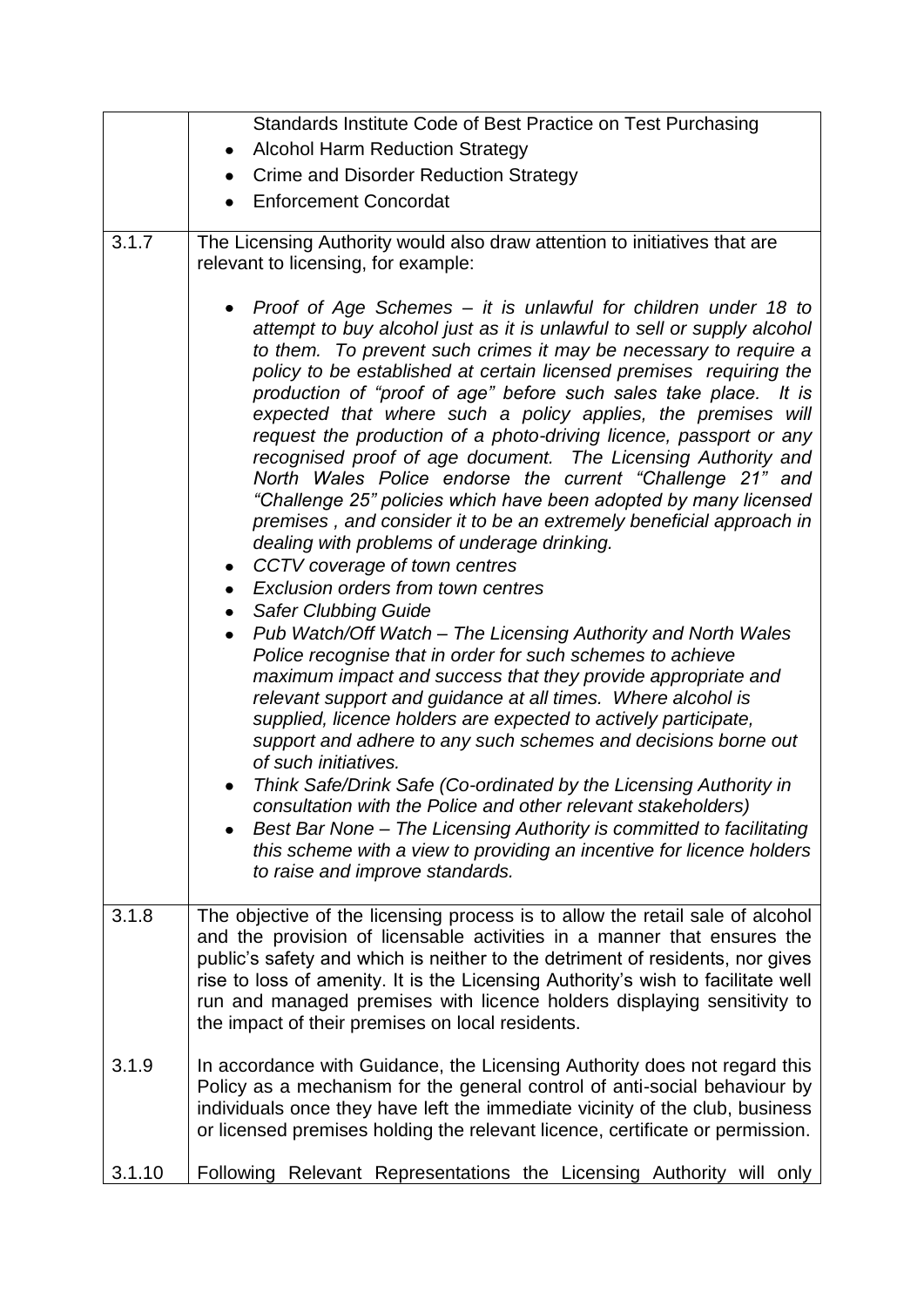|        | depart from this Policy, if the applicant provides satisfactory evidence /<br>information that the Licensing Objectives will be met in full. In cases where<br>a departure occurs, the Licensing Authority shall, as part their decision<br>making process, provide reasons for the departure.                                                                                                                                                                                                                                                                                                            |
|--------|-----------------------------------------------------------------------------------------------------------------------------------------------------------------------------------------------------------------------------------------------------------------------------------------------------------------------------------------------------------------------------------------------------------------------------------------------------------------------------------------------------------------------------------------------------------------------------------------------------------|
| 3.1.11 | The Licensing Authority may select appropriate conditions from the<br>Department of Culture, Media and Sport pool of Conditions, where it is<br>deemed necessary when considering the content of the Operating<br><b>Schedule</b><br>in ensuring that it reflects the four Licensing Objectives. This Policy<br>applies to:                                                                                                                                                                                                                                                                               |
|        | <b>Premises Licence</b><br>$\bullet$<br><b>Club Premises Certificate</b><br>• Temporary Event Notice                                                                                                                                                                                                                                                                                                                                                                                                                                                                                                      |
| 3.2    | <b>Prevention of Crime and Disorder</b>                                                                                                                                                                                                                                                                                                                                                                                                                                                                                                                                                                   |
| 3.2.1  | The Licensing Authority will have regard to the Crime and Disorder Act<br>1998, under which it has a duty to prevent/reduce crime and disorder in<br>the area. Any conditions attached to a Premises Licence or Club<br>Premises Certificate should reflect any local crime prevention strategy or<br>initiative. In accordance with Guidance, measures such as the installation<br>of CCTV, utilisation of SIA Registered Door Supervisors and participation<br>in a Pub Watch or Off Watch scheme at certain premises might be<br>necessary in order to meet with and promote the Licensing Objectives. |
| 3.2.2  | One of the key priorities of the Community Safety Strategy is to reduce the<br>level of crime in specified areas. Therefore, this Policy will have regard to<br>the likely impact of licensing on related crime and disorder in these areas.<br>Particularly when considering the location, impact and the operation and<br>management of all proposed licence applications and variations of<br>conditions.                                                                                                                                                                                              |
| 3.2.3  | The Licensing Authority will give due regard and apply the appropriate<br>weight to:                                                                                                                                                                                                                                                                                                                                                                                                                                                                                                                      |
|        | <b>Relevant Representations</b><br>٠<br>Guidance issued under Section 182 of the Licensing Act 2003<br><b>Statement of Licensing Policy</b><br>٠<br>The steps necessary to promote the Licensing Objectives                                                                                                                                                                                                                                                                                                                                                                                               |
| 3.2.4  | <b>Safer Clubbing</b><br>The Licensing Authority wishes to promote the principles of "Safer"<br>Clubbing". It will recommend the current Home Office Guidance on the<br>subject to relevant Premises Licence and Club Premises Certificate<br>holders. If its discretion is engaged, appropriate licensing conditions may<br>be imposed to control the environment at relevant premises in support of<br>"Safer Clubbing" objectives.                                                                                                                                                                     |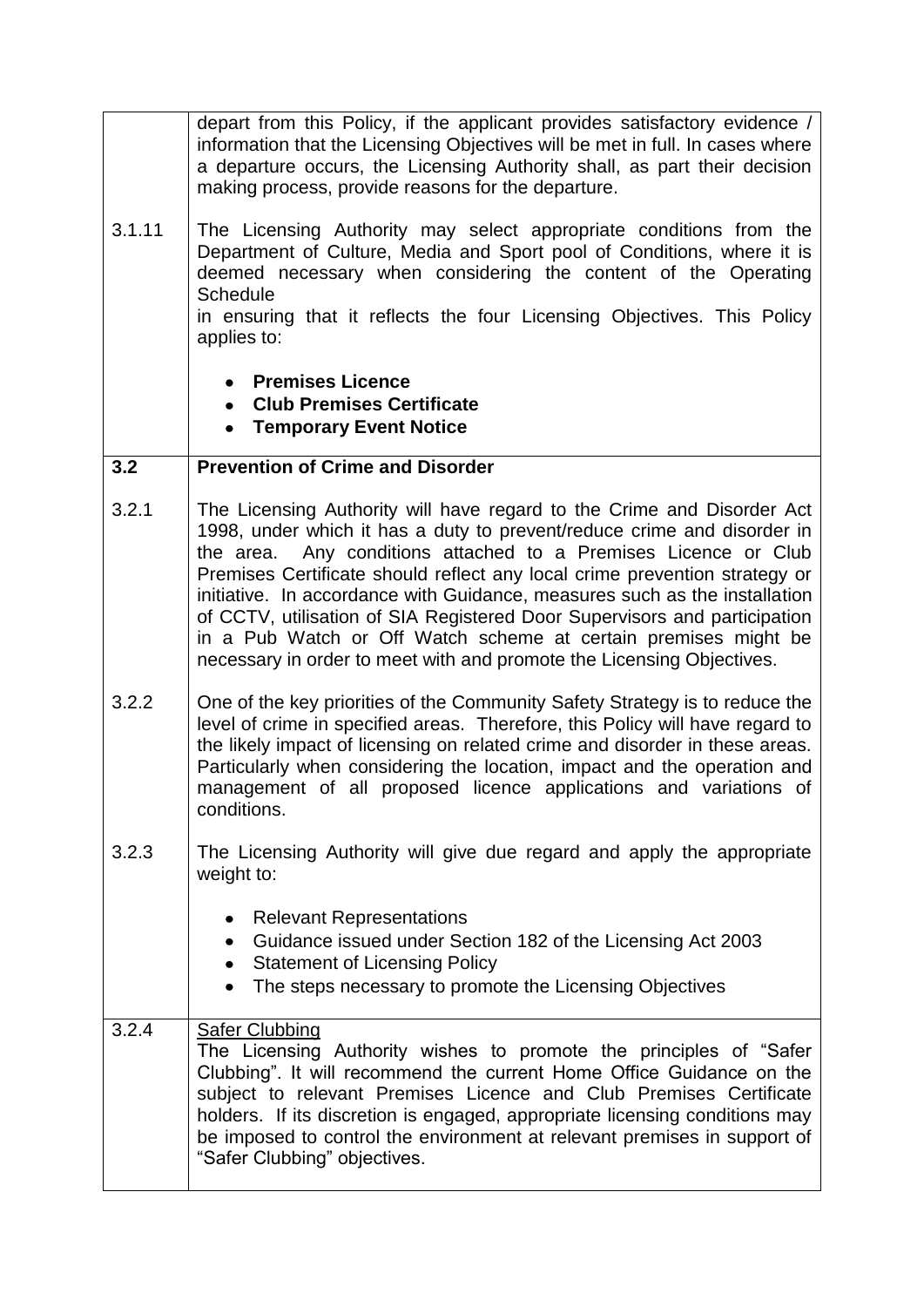| 3.2.5 | <b>Drugs</b><br>Following Relevant Representations, conditions may need to be imposed<br>for certain types of venues to reduce the possibility of sale and<br>consumption of drugs and to create a safer environment for those who<br>may have taken them. These conditions will take into account the above-<br>mentioned "Safer Clubbing" advice issued by the Home Office. In all<br>cases where conditions are to be imposed, advice will be sought from the<br>local Substance Misuse Action Team and North Wales Police.                                                                                                                                                               |
|-------|----------------------------------------------------------------------------------------------------------------------------------------------------------------------------------------------------------------------------------------------------------------------------------------------------------------------------------------------------------------------------------------------------------------------------------------------------------------------------------------------------------------------------------------------------------------------------------------------------------------------------------------------------------------------------------------------|
| 3.2.6 | The Licensing Authority, Police and Licensees need to be aware that<br>following its commencement on 20 January 2004, power is available under<br>the Anti- Social Behaviour Act 2003 which allows for the closure of a<br>licensed premises by the Police where there is production, supply or use<br>of Class A drugs and/or serious nuisance or crime and disorder. This<br>provides an extra tool to the Police in enabling instant action with regards<br>to premises where there is a Class A drug problem.                                                                                                                                                                            |
| 3.2.7 | <b>Door Supervisors</b><br>The Security Industry Authority (SIA) plays an important role in preventing<br>crime and disorder by ensuring that door supervisors are properly trained<br>and licensed. Specific enquiries or premises visits may occur in order to<br>ascertain that SIA Licenses are being executed in the correct manner and<br>not as a tool for crime and disorder such as fronts for serious and<br>organised criminal activity. Intelligence led operations by the SIA,<br>Licensing Authority, and/or North Wales Police will be conducted without<br>notice.                                                                                                           |
| 3.2.8 | If its discretion is engaged, the Licensing Authority may consider that<br>certain premises require supervision for the purpose of promoting the<br>reduction of crime and disorder, and to generally provide a safer operation<br>of the premises. In such cases, licensed door supervisors (registered by<br>the SIA) must be employed at the premises either at all times or at such<br>times as certain licensable activities are taking place, at a number and<br>ratio to be determined by the Licensing Authority.<br>(This excludes)<br>stewards/glass collectors who are not involved in the security of the<br>premises and do not therefore require to be registered by the SIA). |
| 3.2.9 | <b>CCTV</b><br>Licence holders may wish to install cameras for the protection of staff,<br>customers and for the prevention of crime on or in the vicinity of the<br>premises. If its discretion is engaged, the Licensing Authority may, for the<br>purpose of promoting any of the Licensing Objectives, impose as a<br>condition of licence the installation of a CCTV system. It should be noted<br>that in such cases, the Licensing Authority may take into account the type<br>and quality of recordings, the location of cameras, storage and the<br>availability of recordings to the Licensing Authority and Police.                                                               |
| 3.3   | <b>Public Safety</b>                                                                                                                                                                                                                                                                                                                                                                                                                                                                                                                                                                                                                                                                         |
| 3.3.1 | The Licensing Authority wishes to promote high standards of public safety                                                                                                                                                                                                                                                                                                                                                                                                                                                                                                                                                                                                                    |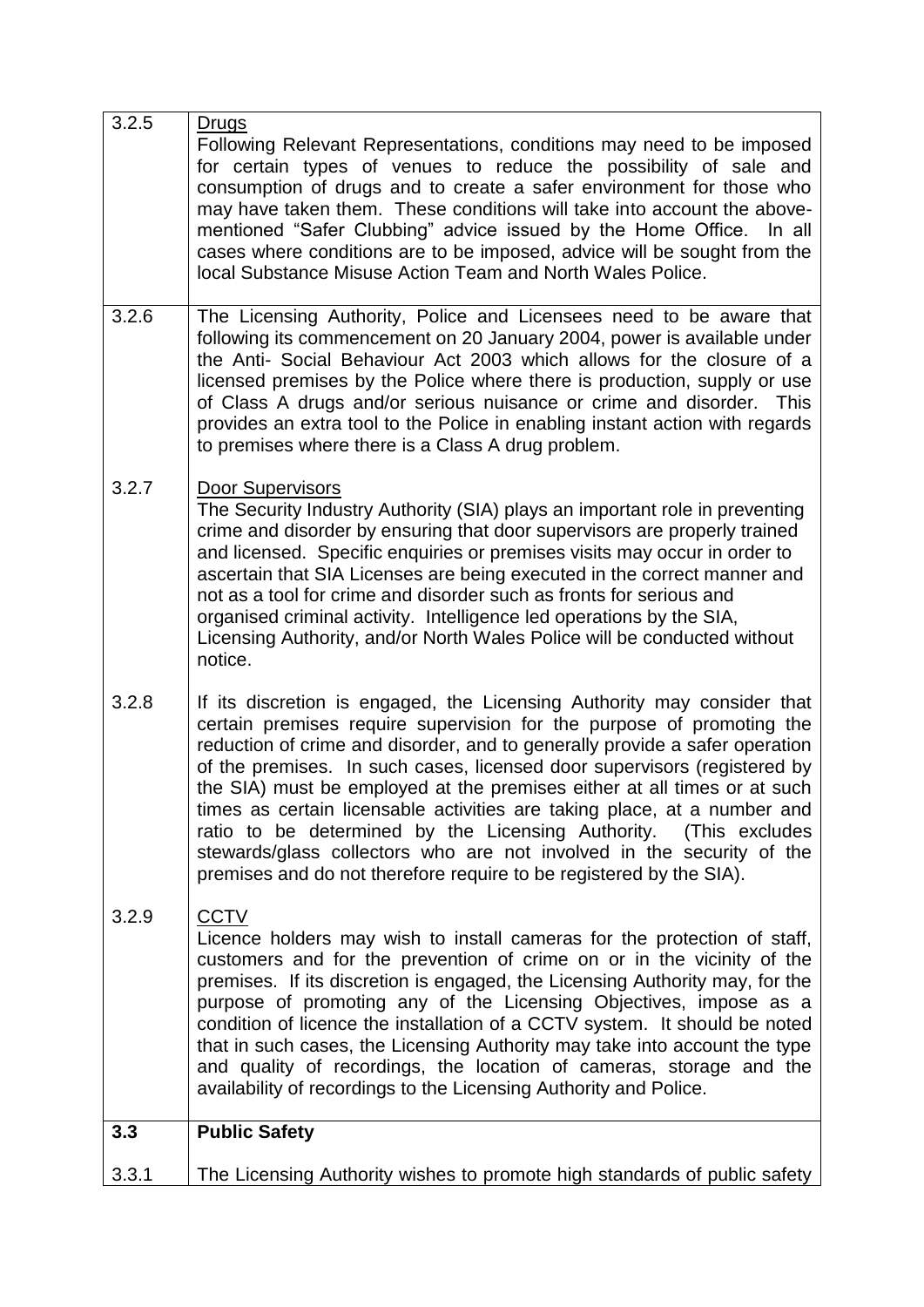|        | in relation to premises and activities within the scope of the Licensing Act<br>2003.                                                                                                                                                                                                                                                                                                                                                                                                    |
|--------|------------------------------------------------------------------------------------------------------------------------------------------------------------------------------------------------------------------------------------------------------------------------------------------------------------------------------------------------------------------------------------------------------------------------------------------------------------------------------------------|
| 3.3.2  | The Licensing Authority recognises that the Public Safety Objective is<br>concerned with the physical safety of the customers using the relevant<br>premises and not with Public Health - this is dealt with by other legislation.                                                                                                                                                                                                                                                       |
| 3.3.3  | The relevant officers of the Council who enforce Health and Safety<br>requirements, together with Licensing Officers, may act as Authorised<br>Persons for enforcement purposes under the Licensing Act 2003.                                                                                                                                                                                                                                                                            |
| 3.3.4  | Following Relevant Representations, where the Licensing Authority<br>considers that general health and safety duties do not adequately cover<br>certain licensable activities, conditions may need to be attached to the<br>licence to ensure public safety.                                                                                                                                                                                                                             |
| 3.3.5  | Where activities are organised by volunteers or a committee of a club or a<br>society, the Licensing Authority considers it good practice that the same<br>level of Health and Safety protection is provided as if an<br>employer/employee relationship existed, irrespective of whether there are<br>strict legal duties applicable under Health and Safety legislation.                                                                                                                |
| 3.3.6  | Where any conditions have been applied to a Premises Licence or a Club<br>Premises Certificate, an Authorised Officer of the Council may inspect the<br>premises at any reasonable time for the purpose of checking that the<br>conditions are being complied with.                                                                                                                                                                                                                      |
| 3.3.7  | <b>Fire Safety</b><br>The Licensing Authority will have due regard to the representations of<br>North Wales Fire and Rescue Service regarding licensing applications.                                                                                                                                                                                                                                                                                                                    |
| 3.3.8  | Following Relevant Representations, the Licensing Authority may impose<br>necessary and appropriate conditions in relation to fire safety matters in<br>consultation with North Wales Fire and Rescue Service.                                                                                                                                                                                                                                                                           |
| 3.3.9  | The Regulatory Reform (Fire Safety) Order 2005 repealed previous Fire<br>Safety Legislation. The Licensing Authority will not seek to impose fire<br>safety conditions where an Order applies, but would expect all licence<br>holders to comply fully with this legislation.                                                                                                                                                                                                            |
| 3.3.10 | The Licensing Authority will include on a Premises Licence or Club<br>Premises Certificate an occupant capacity condition where there is a<br>genuine fear or a genuine problem with overcrowding and it is considered<br>necessary for public safety. This figure will be arrived at in consultation<br>with North Wales Fire and Rescue Service. If a Fire Certificate already<br>exists in relation to the premises and specifies and occupant capacity, that<br>figure will be used. |
| 3.3.11 | Where the special provisions of Section 177 of the Act (dancing, amplified<br>and unamplified music in the premises with a capacity of no more than                                                                                                                                                                                                                                                                                                                                      |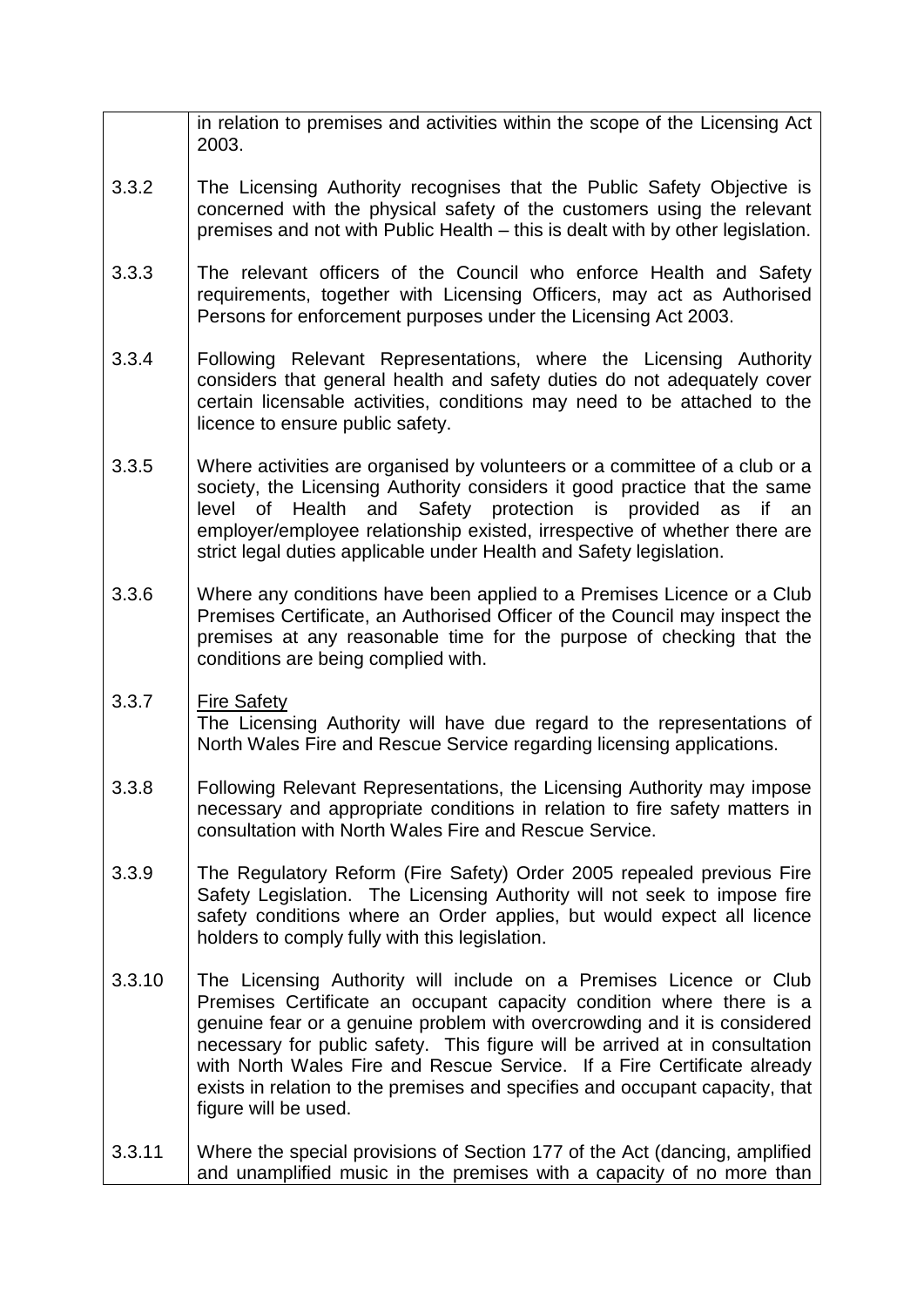|       | 200 persons) are utilised, the Licensing Authority reserves the right to<br>confirm with North Wales Fire and Rescue Service the safe capacity of the<br>premises.                                                                                                                                                                                                                                                                                                                   |
|-------|--------------------------------------------------------------------------------------------------------------------------------------------------------------------------------------------------------------------------------------------------------------------------------------------------------------------------------------------------------------------------------------------------------------------------------------------------------------------------------------|
| 3.4   | <b>Prevention of Public Nuisance</b>                                                                                                                                                                                                                                                                                                                                                                                                                                                 |
| 3.4.1 | If its discretion is engaged, the Licensing Authority, when making objective<br>judgements about what constitutes a nuisance in respect of an application<br>or review of a premises licence or certificate, will take a broad common<br>law meaning when considering matters such as:                                                                                                                                                                                               |
|       | Noise from premises<br>Waste<br>Litter<br><b>Car Parking</b><br><b>Light Pollution</b><br>Noxious odours                                                                                                                                                                                                                                                                                                                                                                             |
| 3.4.2 | In considering the potential impact of licensed premises on the<br>surrounding locality the Licensing Authority, when in receipt of any<br>Relevant Representations, will take into account the type of entertainment<br>activity, proposed hours of operation, the capacity of the premises, the<br>character of the area and the proximity to local residents.                                                                                                                     |
| 3.4.3 | In order to enforce the provisions of the Environmental Protection Act<br>1990, which relate to noise nuisance, joint working procedures and<br>protocols between the Police, Environmental Health Officers<br>and<br>Licensing Officers will ensure that adequate control measures are properly<br>used to protect the local environment.                                                                                                                                           |
| 3.4.4 | If its discretion is engaged, the Licensing Authority will use the Home<br>Office pool of licence conditions to control noise from existing premises<br>and to advise developers on the required noise attenuation for new<br>premises (reference may be made to the "Good Practice Guide on the<br>Control of Noise from Pubs and Clubs"). Stricter conditions with regard to<br>noise control may be required in areas where the premises are adjacent to<br>residential property. |
| 3.4.5 | The Department of Environment, Food and Rural Affairs (DEFRA) report<br>entitled "Implications for Noise Disturbance Arising from the liberalisation<br>of Licensing Laws" may also be taken into account.                                                                                                                                                                                                                                                                           |
| 3.4.6 | The Licensing Authority will not impose conditions on licensed premises<br>that the licensee cannot directly control, or on matters not related to the<br>immediate vicinity of the premises.                                                                                                                                                                                                                                                                                        |
| 3.4.7 | North Wales Police also have powers under the Licensing Act 2003 to<br>control noise from premises. In the event that they have to invoke these<br>powers they should liaise, where practicable, with a Licensing<br>Enforcement Officer in accordance with the enforcement protocol.                                                                                                                                                                                                |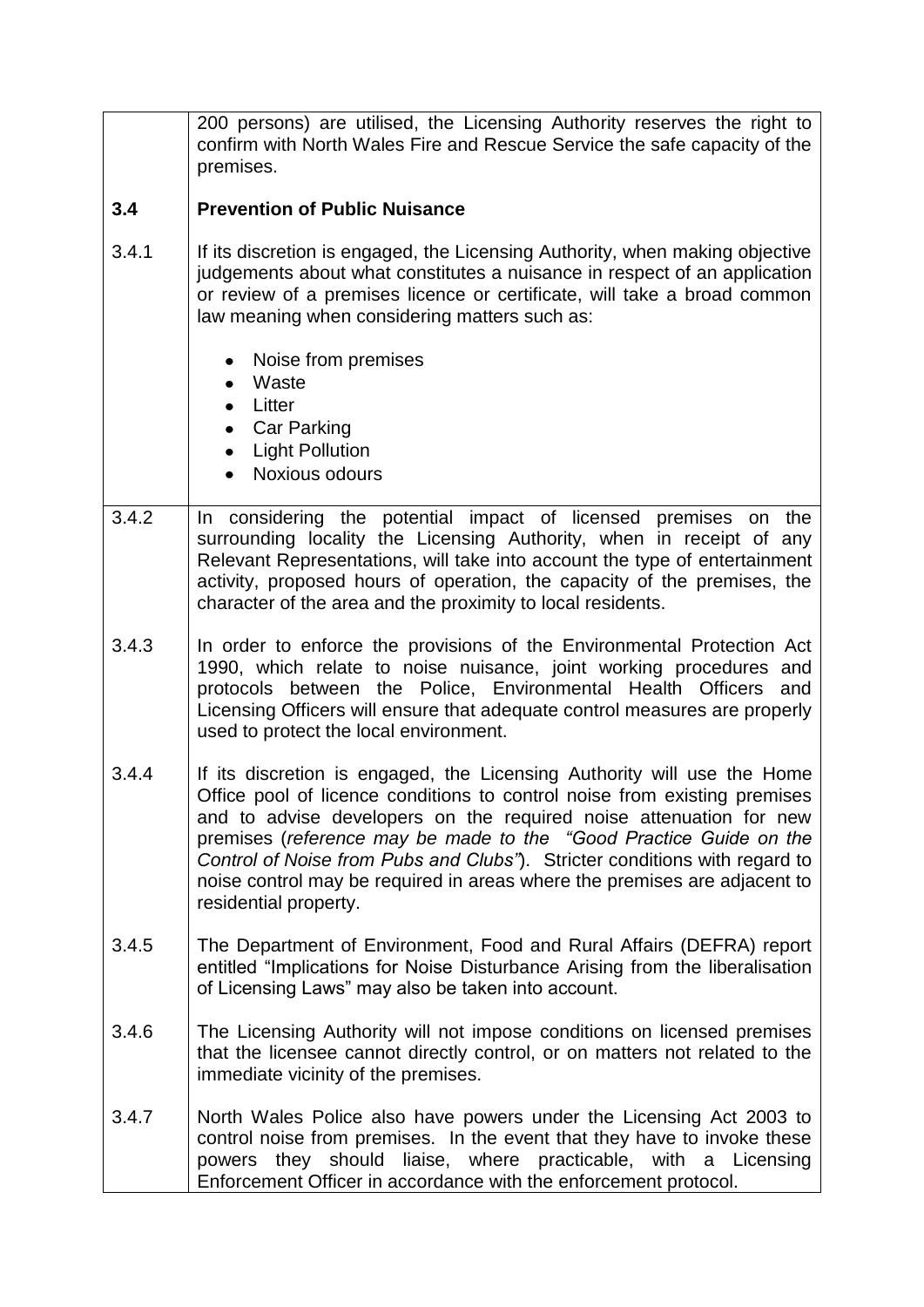3.4.8 If it is considered that the noise emanating from within the curtilage of a licensed premises is causing a public nuisance, under the provisions of the Anti-Social Behaviour Act 2003, an Authorised Officer can require its immediate closure for a period of up to 24 hours. It should be noted that the "test" is a lesser one than that required to determine a Statutory Noise Nuisance and the statutory defence of "best practicable means" is not available.

## **3.5 Protection of Children from Harm**

- 3.5.1 Protection of Children from Harm includes the protection of children from moral, psychological and physical harm. This includes both the protection of children from the harm associated with alcohol consumption (it is fully acknowledged that evidence demonstrates that young people are more vulnerable than adults to the adverse effects of alcohol) and exposure to strong language and sexual expletives.
- 3.5.2 It is also recognised that the Licensing Authority must consider the need to protect children from sexual exploitation and will liaise with, and seek advice when appropriate, from the Council's Safeguarding and Regeneration Section when undertaking its licensing functions in relation to child protection matters
- 3.5.3 Nevertheless, the Licensing Authority recognises the great variety of premises for which licences may be sought and acknowledges that many of these premises are appropriate venues for children to be present. These include theatres, cinemas, restaurants, pubs, cafes, take-aways, community halls and schools. It is therefore recommended that applicants and licensees take a pro-active approach to protecting and ensuring the well-being of children on their premises.
- 3.5.4 The Licensing Act does not prevent children having free access to premises selling alcohol for consumption on those premises, although the Licensing Authority, when in receipt of Relevant Representations, may impose conditions restricting the access of children to premises where it is considered necessary for the prevention of harm to children. Where there are matters that give rise to serious concerns and the restriction of access may not ensure adequate protection of children from harm, children should be excluded. Examples of what may give rise to these concerns include.
	- Where there have been convictions for serving alcohol to minors or where the premises have a reputation/evidence for underage drinking (to include any action undertaken regarding test purchases in relation to the supply of alcohol).
	- There is a known association with drug taking or dealing
	- There is a strong element of gambling on the premises
		- Entertainment of an adult or sexual nature is provided

## 3.5.5 The Police Reform & Social Responsibility Act 2011 affords Licensing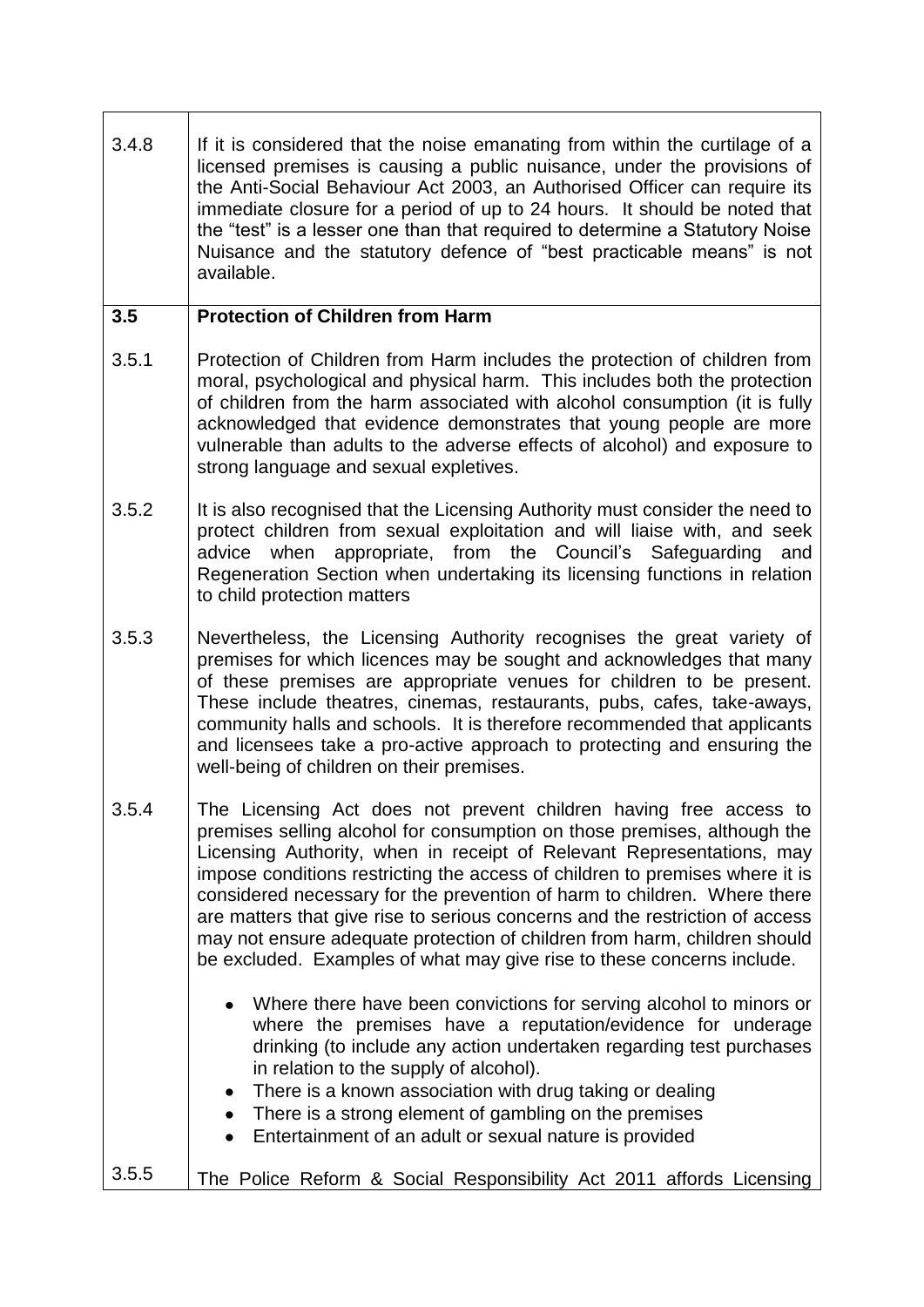|        | Authorities and the Police the option of imposing a period of voluntary<br>closure of up to two weeks (48 hours minimum) on a premises persistently<br>selling alcohol to children as an alternative to prosecution. The maximum<br>fine has been increased to £20,000.<br>The Licensing Act 2003 makes it an offence to permit children under<br>the age of 16 who are not accompanied by an adult to be present on<br>premises used exclusively or primarily for the supply of alcohol for<br>consumption on those premises.<br>(The Licensing Act 2003 provides an exemption relating to 16 and 17<br>year olds consuming beer, wine and cider in the company of adults<br>during a table meal).  |
|--------|------------------------------------------------------------------------------------------------------------------------------------------------------------------------------------------------------------------------------------------------------------------------------------------------------------------------------------------------------------------------------------------------------------------------------------------------------------------------------------------------------------------------------------------------------------------------------------------------------------------------------------------------------------------------------------------------------|
| 3.5.6  | Where relevant representations have been received and it is considered<br>necessary that the access of children should be restricted to protect them<br>from harm then conditions may be attached to the licence. These may<br>include:                                                                                                                                                                                                                                                                                                                                                                                                                                                              |
|        | Limitation on the hours when children may be present<br>Restrictions to the age of persons on a premises (eg to over 18s)<br>only)<br>Restrictions on access to certain parts of the premises<br>Limitations or exclusions when certain activities may take place<br>Require an accompanying adult to be present at all times<br>٠                                                                                                                                                                                                                                                                                                                                                                   |
| 3.5.7  | Where large numbers of children are likely to be present on any licensed<br>premises, for example a children's show or pantomime, then the Licensing<br>Authority may require the presence of an appropriate number of adult staff<br>(who will have provided a satisfactory disclosure from the Disclosure and<br>Barring Service to ensure their safety and protection from harm). The<br>exact ratio is to be assessed against each particular application and is<br>dependent on the type and size of the premises and the control measures<br>in place as outlined within the operating schedule, and importantly the<br>particular group of children likely to visit the premises in question. |
| 3.5.8  | The Licensing Authority will not impose conditions that specifically require<br>that children have access to premises, and where no conditions or<br>restrictions apply, the access of children to any premises still remains a<br>matter of the discretion of the individual premises.                                                                                                                                                                                                                                                                                                                                                                                                              |
| 3.5.9  | <b>Cinema Exhibitions</b><br>Where the exhibition of films is permitted, the Licensing Authority will<br>expect age restrictions to be complied with in accordance with the British<br>Board of Film Classifications recommendations. Only in exceptional cases<br>will the authority consider variations of this general rule.                                                                                                                                                                                                                                                                                                                                                                      |
| 3.5.10 | In considering applications, the Licensing Authority will take into account<br>any evidence that age restrictions for cinema exhibitions have not been<br>adhered to.                                                                                                                                                                                                                                                                                                                                                                                                                                                                                                                                |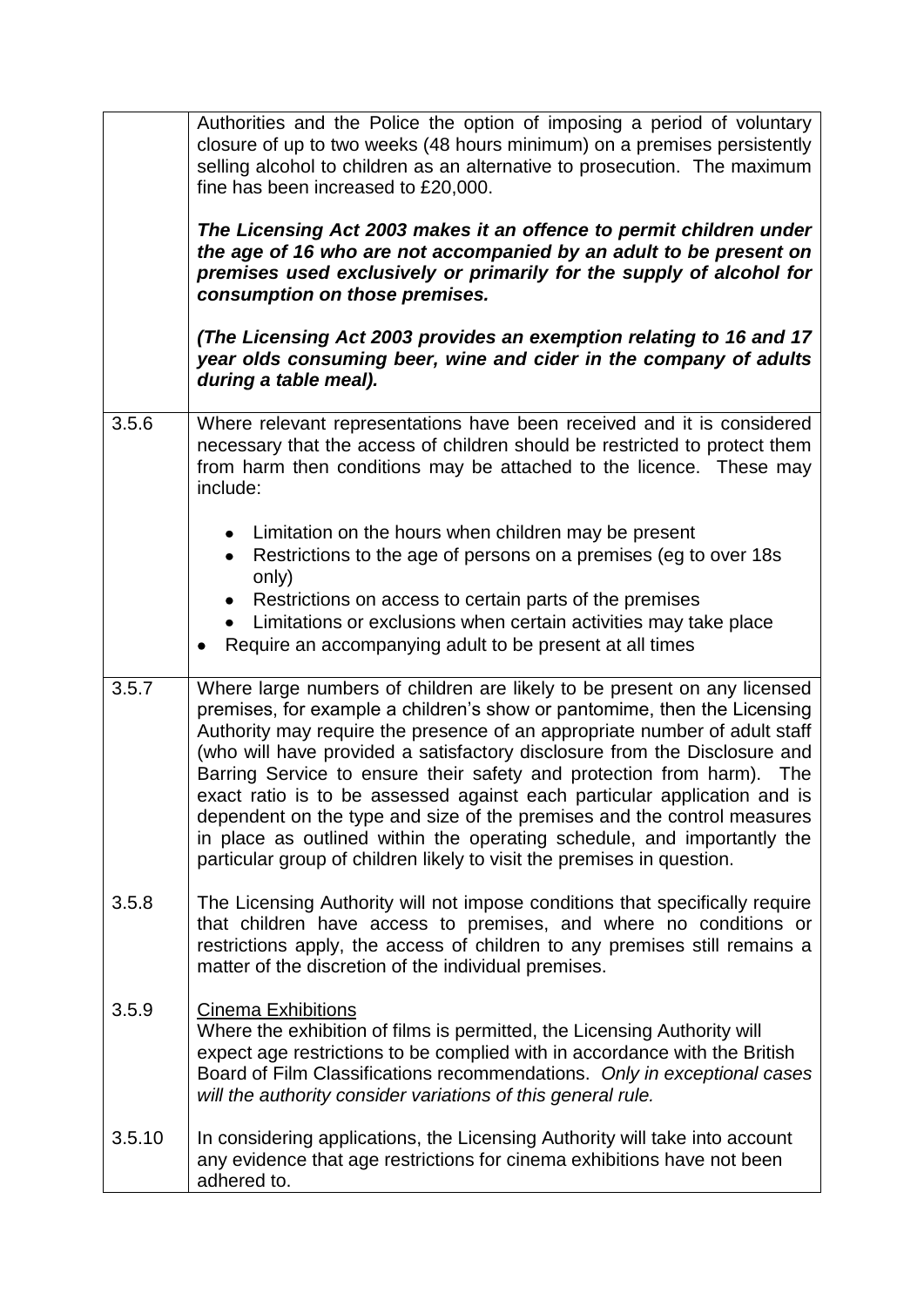| 3.5.11 | No film shall be exhibited at a licensed premises which is likely to:                                                                                                                                                                                                                                                                                                                                                                                                                                                                                                                                   |
|--------|---------------------------------------------------------------------------------------------------------------------------------------------------------------------------------------------------------------------------------------------------------------------------------------------------------------------------------------------------------------------------------------------------------------------------------------------------------------------------------------------------------------------------------------------------------------------------------------------------------|
|        | Lead to disorder<br>Incite hatred or violence towards any section of the public on<br>grounds of colour, race or ethnic or national origin, disability,<br>religious beliefs, sexual orientation or gender                                                                                                                                                                                                                                                                                                                                                                                              |
| 4      | <b>Cumulative Impact, Late Night Levy and</b><br><b>Early Morning Restriction Orders</b>                                                                                                                                                                                                                                                                                                                                                                                                                                                                                                                |
| 4.1    | <b>Cumulative Impact</b>                                                                                                                                                                                                                                                                                                                                                                                                                                                                                                                                                                                |
| 4.1.1  | The Licensing Authority does not consider that there are areas where<br>Cumulative Impact occurs presently nor is there a need at this time for the<br>Licensing Authority to adopt a special policy relative to designating "Stress"<br>Areas".                                                                                                                                                                                                                                                                                                                                                        |
| 4.1.2  | Where there is a concentration of licensed premises this can lead to<br>serious problems of nuisance and disorder arising in the area itself and<br>even some distance away from the premises. In such circumstances the<br>impact of those premises when taken as a whole can be far greater than<br>that arising from individual premises and it may not be possible to<br>distinguish individual premises as being the sole cause, or even a major<br>contributing factor, of a particular problem. It is the Cumulative Impact of<br>all of the premises, which causes problems for the wider area. |
| 4.1.3  | It is clear however, that the vicinity within which licensed premises are or<br>may be located is a major consideration in determining whether a licence<br>should be granted and what conditions should be attached to it should<br>representation be received. Due consideration will be given to the direct<br>impact of the operation of the premises on members of the public living,<br>working or engaged in normal activity in the vicinity of the premises.                                                                                                                                    |
| 4.1.4  | The Guidance states that the Licensing Act is not a mechanism for the<br>general control of the anti-social behaviour of patrons once they have left<br>licensed premises. Other mechanisms outlined in Section 3 of this Policy<br>should be utilised.                                                                                                                                                                                                                                                                                                                                                 |
|        | <b>Note:</b> "Cumulative Impact" should not be confused with the issue of<br>"need", which relates to commercial demand for licensed premises.<br>"Need" is not a matter to be taken into account by the Licensing Authority.                                                                                                                                                                                                                                                                                                                                                                           |
| 4.1.5  | Where a particular area becomes saturated with licensed premises<br>making it a focal point for large groups of people to congregate, this might<br>create exceptional problems of disorder, noise and other nuisance and in<br>such circumstances, the grant of further Premises Licences or Club<br>Premises Certificates may undermine the Licensing Objectives.                                                                                                                                                                                                                                     |
| 4.1.6  | Notwithstanding these concerns, each application has to be considered on<br>its own individual merits. Where an objector is seeking to establish that                                                                                                                                                                                                                                                                                                                                                                                                                                                   |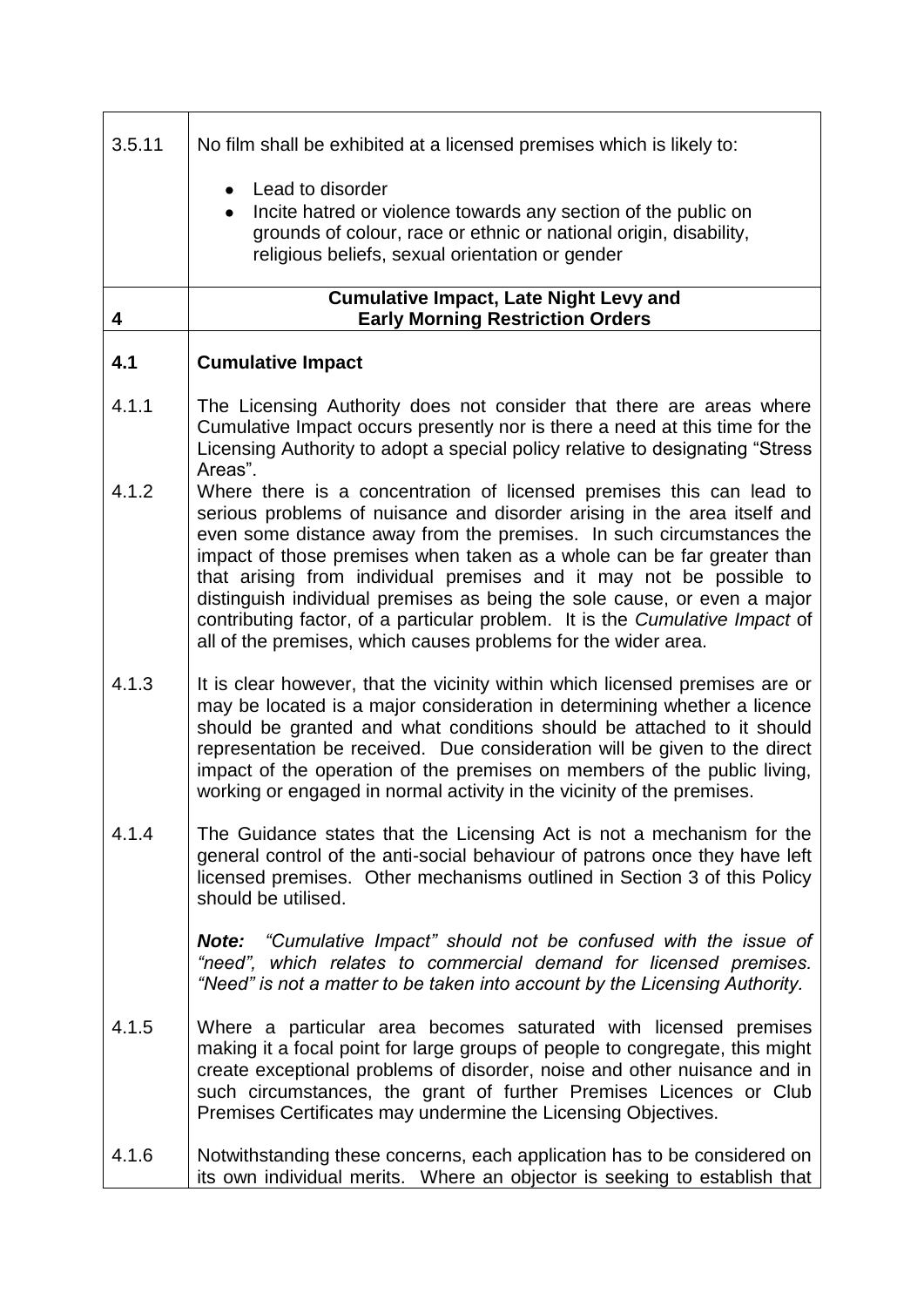|        | the grant of a licence or certificate would result in a cumulative impact<br>which undermines one or more of the Licensing Objectives, the following                                                                                                                                                                                                                                                                                                                                                                                                                                                                                                                                                                        |
|--------|-----------------------------------------------------------------------------------------------------------------------------------------------------------------------------------------------------------------------------------------------------------------------------------------------------------------------------------------------------------------------------------------------------------------------------------------------------------------------------------------------------------------------------------------------------------------------------------------------------------------------------------------------------------------------------------------------------------------------------|
| 4.1.7  | shall apply:<br>Objections on the grounds of Cumulative Impact<br>In cases where objectors seek to establish that an application should be<br>refused on the grounds that it would result in or further contribute to<br>cumulative impact which would undermine one or more of the Licensing<br>Objectives the objector shall:                                                                                                                                                                                                                                                                                                                                                                                             |
|        | Identify the boundaries of the area from which it is alleged problems<br>are arising.<br>• Provide full details and evidence as to the seriousness of the<br>nuisance and disorder caused in the area.<br>Identify the licensing objective(s) which it is alleged will be<br>$\bullet$<br>undermined with specific regard to:<br>- The occupancy figure for the proposed premises<br>The nature of the licensed activity to be carried on at the premises<br>and its patrons.                                                                                                                                                                                                                                               |
| 4.1.8  | <b>Identifying Stress Areas</b><br>Where as a result of an objection under paragraph 9.6 above and the<br>Licensing Authority is satisfied that there is a serious or chronic concern<br>about nuisance and disorder in a particular area and has refused an<br>application on the grounds of Cumulative Impact the area shall be<br>declared as a "Stress Area". In doing so the Licensing Authority shall:<br>Follow the statutory procedures outlined within Guidance issued<br>$\bullet$<br>under Section 182 of the Licensing Act 2003.<br>Identify the boundaries of the area<br>$\bullet$<br>Identify the licensable activities causing the nuisance and/or<br>disorder<br>Monitor and review the "Stress Area"<br>٠ |
| 4.1.9  | <b>Applications for a New Premises in a Stress Area</b><br>New premises licenses will not be granted for the activities identified as<br>causing nuisance and/or disturbance in Stress Areas except where:<br>No objections are received to the application, or<br>The grant of a licence will not undermine the Licensing Objectives                                                                                                                                                                                                                                                                                                                                                                                       |
| 4.1.10 | In considering such applications the Licensing Authority will<br>have<br>particular regard to:<br>The occupancy figure for the proposed premises<br>The proximity of the premises to others in the Area licensed for<br>similar activities and the occupancy figures for those other premises<br>Whether the proposed premises will act as a replacement for<br>others in the Area that no longer has a licence<br>The proposed methods of management outlined in the applicants'<br>operational plan                                                                                                                                                                                                                       |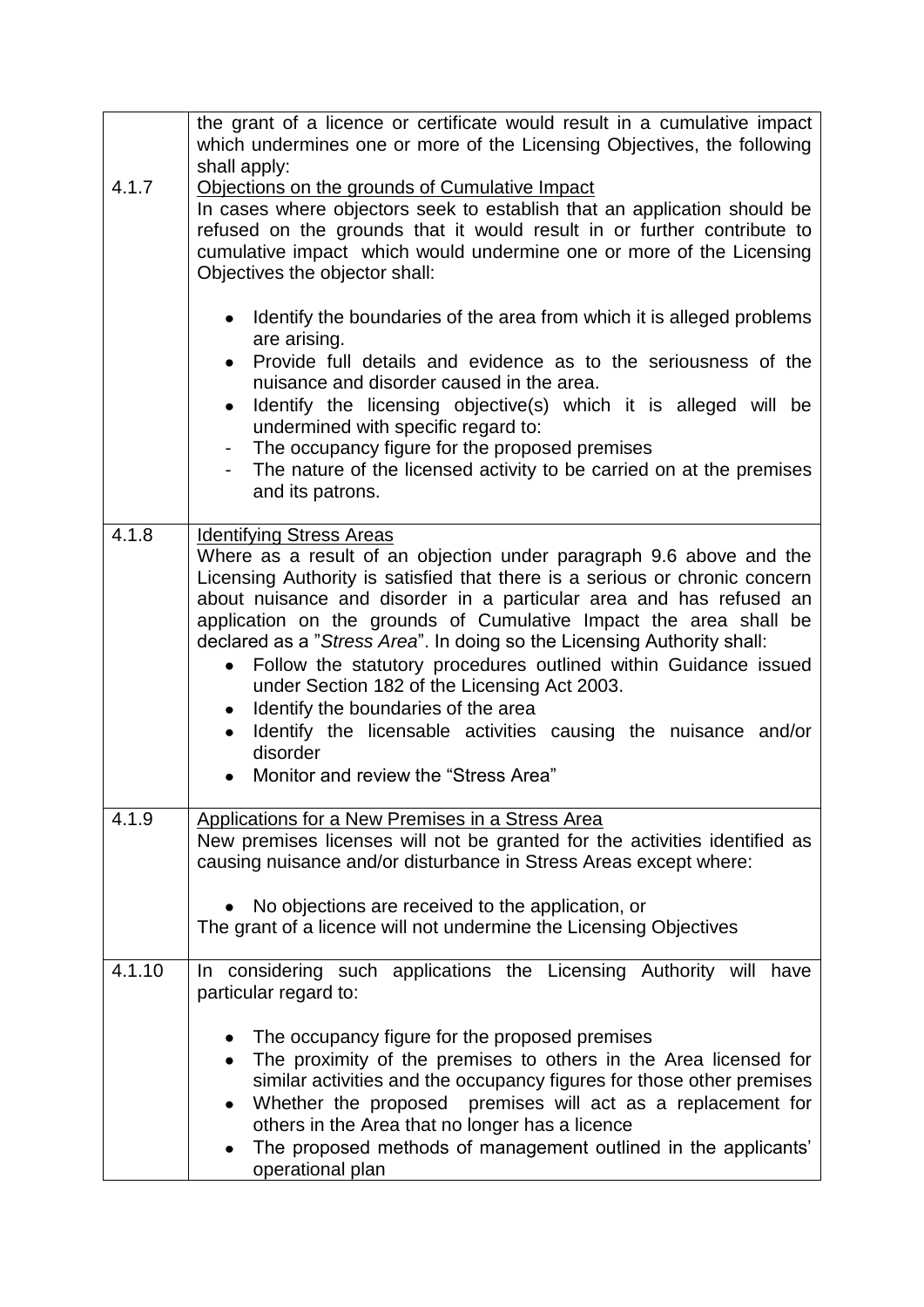|        | • The proposed hours of operation                                                                                                                                                                                                                                                                                                                                                                                                                                                                                                                              |
|--------|----------------------------------------------------------------------------------------------------------------------------------------------------------------------------------------------------------------------------------------------------------------------------------------------------------------------------------------------------------------------------------------------------------------------------------------------------------------------------------------------------------------------------------------------------------------|
|        | Transport provision for the Area                                                                                                                                                                                                                                                                                                                                                                                                                                                                                                                               |
| 4.1.11 | <b>Existing Premises Licences in Stress Areas</b><br>The above factors cannot be used as a justification for removing an<br>existing licence. If representations are received about existing licensed<br>premises relating to matters other than cumulative impact and which<br>undermine the Licensing Objectives then appropriate action may be taken.                                                                                                                                                                                                       |
| 4.1.12 | Applications for Variations to existing Premises Licences in Stress Areas<br>Application for variations to existing Premises Licences in Stress Areas<br>will not be granted unless those modifications directly affect the issue of<br>Cumulative Impact in the Stress Area or otherwise undermine the<br>Licensing Objectives (an example of where a modification may directly<br>affect the issue of cumulative impact would be where an application was<br>received to extend the premises and significantly increase the occupancy<br>level of premises). |
| 4.2    | <b>Late Night Levy</b>                                                                                                                                                                                                                                                                                                                                                                                                                                                                                                                                         |
| 4.2.1  | The Late Night Levy, introduced by provision of the Police Reform and<br>Social Responsibility Act 2011, is an option that enables licensing<br>authorities to raise a contribution towards the cost of policing the late-night<br>economy by charging a levy to licensed premises authorised to sell<br>alcohol late at night.                                                                                                                                                                                                                                |
| 4.2.2  | On introducing a Late Night Levy, a licensing authority cannot choose<br>which areas would be subject to the levy; if introduced, it would be<br>applicable across the entire area and to all licensed premises, including<br>off-licences (temporary events would not be affected). The authority can,<br>however, determine the period during which the levy would apply each<br>night between the hours of midnight and 6am.                                                                                                                                |
| 4.2.3  | The authority also has discretion to decide which premises qualify for an<br>exemption from the levy from the following categories:                                                                                                                                                                                                                                                                                                                                                                                                                            |
|        | Premises with overnight accommodation<br>Theatres and cinemas<br><b>Bingo Halls</b><br>$\bullet$<br><b>Community Amateur Sports Clubs</b><br>$\bullet$<br><b>Community Premises</b><br>$\bullet$<br>New Year's Eve<br>Country/Community village pubs<br>$\bullet$<br><b>Business Improvement Districts</b><br>$\bullet$                                                                                                                                                                                                                                        |
| 4.2.4  | Whilst it is recognised that it would be unfair to penalise premises such as<br>those above which are not part of the wider night-time economy, such<br>premises will need to meet specific criteria to be considered for exemption.<br>The Licensing Authority will also have discretion to exempt premises that                                                                                                                                                                                                                                              |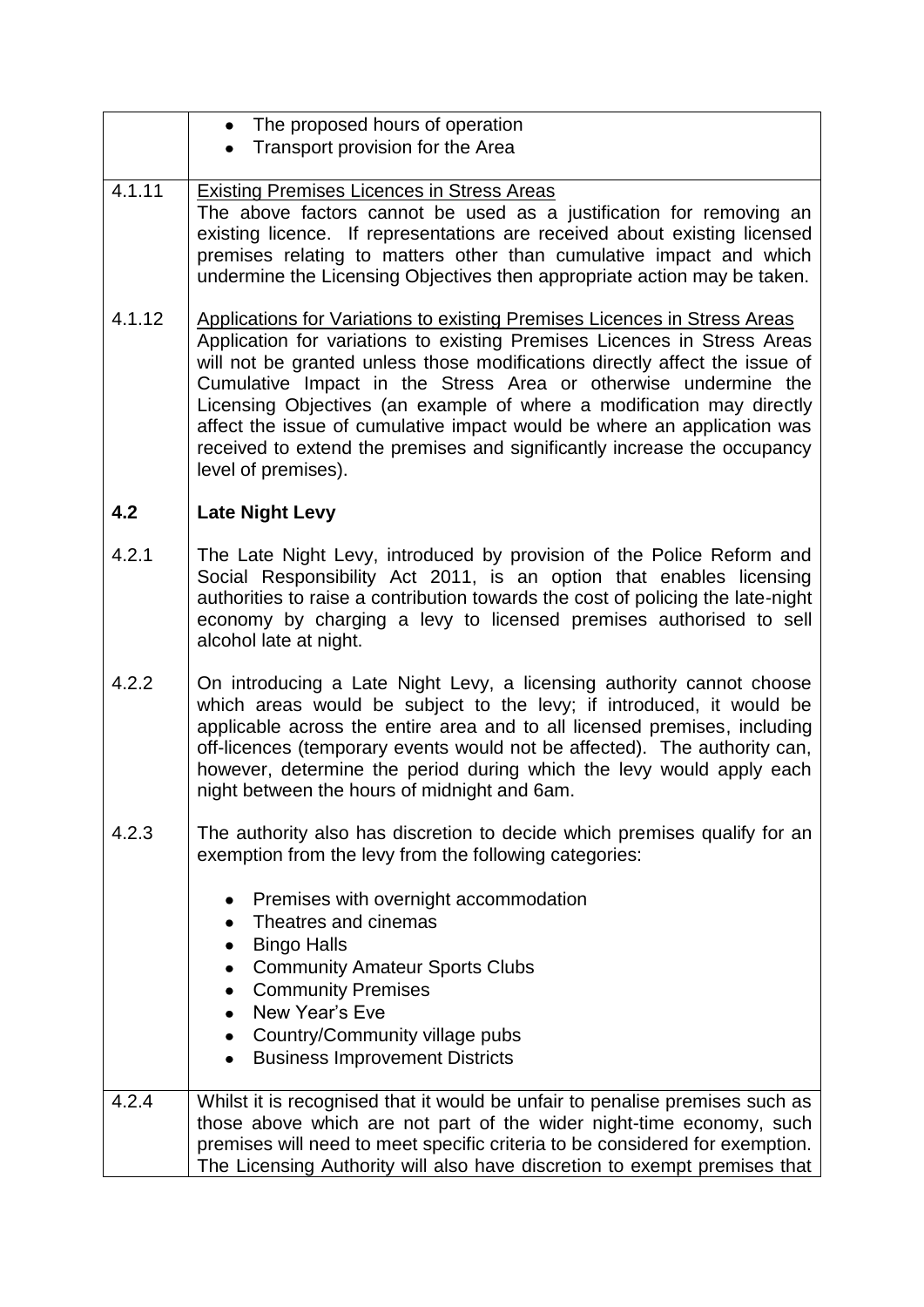|       | only open late on New Year's Eve by virtue of their being permitted to<br>supply alcohol for consumption on the premises on 1 <sup>st</sup> January.                                                                                                                                                                                                                                                                                                                                                                                                                 |
|-------|----------------------------------------------------------------------------------------------------------------------------------------------------------------------------------------------------------------------------------------------------------------------------------------------------------------------------------------------------------------------------------------------------------------------------------------------------------------------------------------------------------------------------------------------------------------------|
| 4.2.5 | Premises licence holders affected by a levy would have the right to submit<br>an application to vary their hours free of charge if they wished to avoid<br>being affected.                                                                                                                                                                                                                                                                                                                                                                                           |
| 4.2.6 | The amount payable within a late night levy is set at a national rate and,<br>like the annual licence fee, would be calculated according to rateable<br>value, with the levy fee being collected alongside the annual licence fee.                                                                                                                                                                                                                                                                                                                                   |
| 4.2.7 | The police would receive a minimum of 70% of the net levy revenue, whilst<br>the licensing authority may retain up to 30% of the net levy revenue to<br>fund other activities besides policing. However, to ensure that income<br>from the levy is used to tackle alcohol related crime and disorder as well<br>as the provision of services linked to the night-time economy there will be<br>restrictions in place. Licensing authorities will also be able to deduct<br>administration, collection and enforcement costs from the gross levy<br>income.           |
| 4.2.8 | A levy, when introduced, covers all areas and not just those premises that<br>may be associated with problems, or those premises within any possible<br>cumulative impact stress area. Therefore, the introduction of a levy is<br>subject to public consultation and, if introduced, must be adopted at a<br>Council Meeting.                                                                                                                                                                                                                                       |
| 4.2.9 | At their Meeting on 5 <sup>th</sup> December 2012, Members of the Licensing<br>Committee resolved not to adopt a Late Night Levy. Should such a<br>provision be considered necessary in the future, the Licensing Authority<br>will conduct a full consultation before adoption.                                                                                                                                                                                                                                                                                     |
| 4.3   | <b>Early Morning Restriction Orders</b>                                                                                                                                                                                                                                                                                                                                                                                                                                                                                                                              |
| 4.3.1 | Amendments to the Police Reform and Social Responsibility Act, give the<br>Licensing Authority discretionary powers to restrict sales of alcohol at a<br>specified time between the hours of midnight and 6am by the introduction<br>of Early Morning Restriction Orders.                                                                                                                                                                                                                                                                                            |
| 4.3.2 | Early Morning Restriction Orders are intended to tackle high levels of<br>alcohol-related crime and disorder, anti-social behaviour and nuisance in a<br>specified area. Unlike the Late Night Levy, there are *no exceptions and<br>therefore, the decision to implement one must be evidence-based. Before<br>implementing such an order, the Licensing Authority must be satisfied that<br>it would be appropriate to the promotion of the Licensing Objectives and<br>should also consider the potential impact on premises licence/club<br>certificate holders. |
| 4.3.3 | Before considering this approach, the Licensing Authority should consider<br>whether any other measures would be effective in addressing the<br>prevailing situation, including:                                                                                                                                                                                                                                                                                                                                                                                     |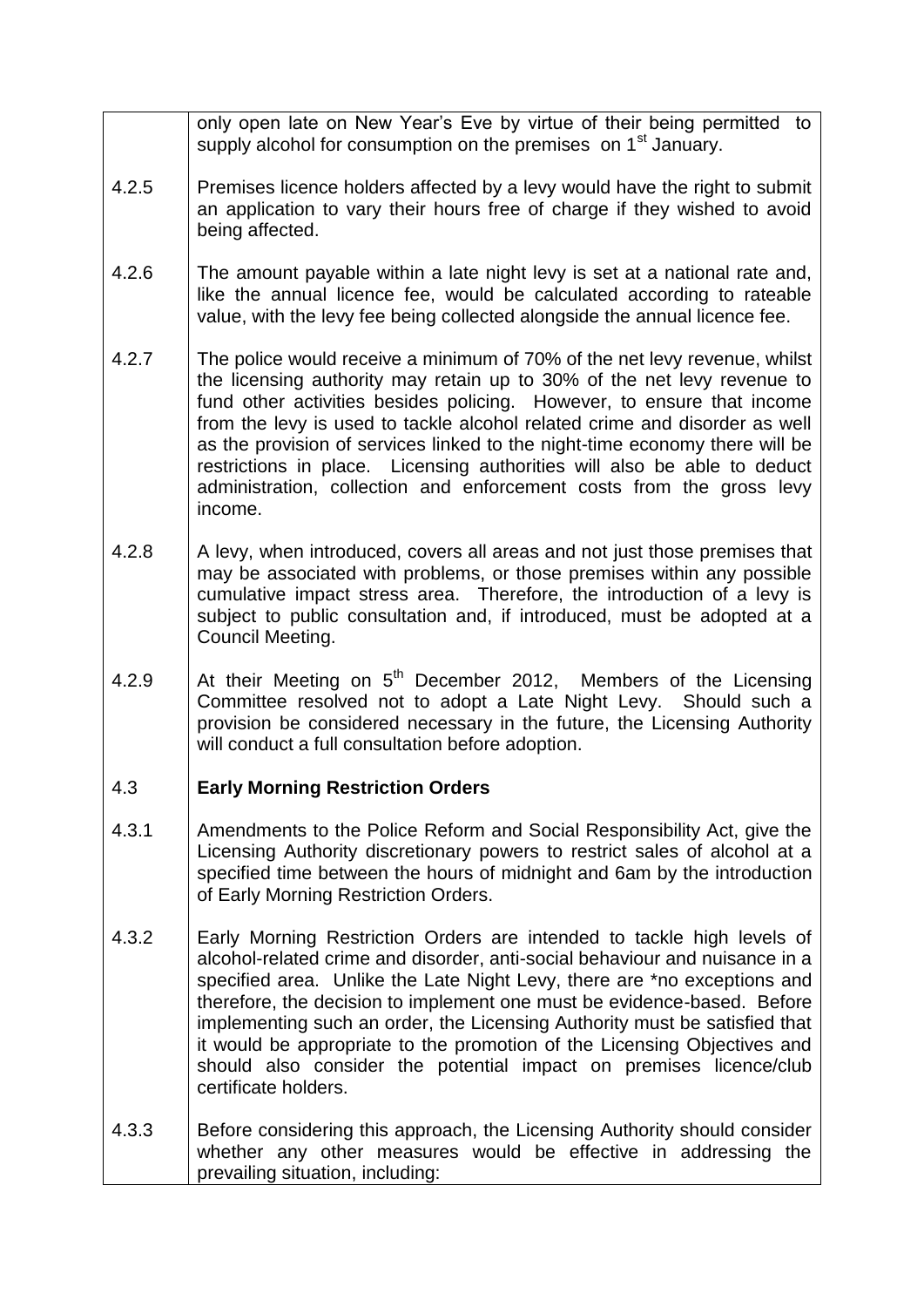|       | Reviews (of Premises Licences/Club Premises Certificates)<br>A Cumulative Impact Policy<br>٠<br>Joint agency approach to tackle problem premises<br>Provision of CCTV<br>$\bullet$<br>Robust Police enforcement of the existing law relating to disorder<br>$\bullet$<br>and anti-social behaviour including Fixed Penalties<br>Introduction of Late Night Levy<br>$\bullet$<br>Provision of Taxi Marshalls to assist in premises' dispersion policies<br>• Use of appropriate planning controls/measures |
|-------|-----------------------------------------------------------------------------------------------------------------------------------------------------------------------------------------------------------------------------------------------------------------------------------------------------------------------------------------------------------------------------------------------------------------------------------------------------------------------------------------------------------|
| 4.3.4 | An Early Morning Restriction Order can apply to a specific area or street,<br>can be applied on specific times or days of the week and can be effective<br>for certain times of the year, or can be applied continually.                                                                                                                                                                                                                                                                                  |
| 4.3.5 | The decision to implement an Early Morning Restriction Order must be<br>taken by a Meeting of the Council and must be periodically reviewed to<br>ensure it remains appropriate to the Licensing Objectives. An order can<br>also be varied or revoked, using the same process as adoption.                                                                                                                                                                                                               |
| 4.3.6 | Early Morning Restriction Orders do not affect the authorised hours for<br>regulated entertainment or late night refreshment and cannot be applied<br>on New Year's Eve or New Year's Day.                                                                                                                                                                                                                                                                                                                |
| 4.3.7 | At their Meeting on 5 <sup>th</sup> December 2012, Members of the Licensing<br>Committee resolved not to adopt a Late Night Levy. Should such a<br>provision be considered necessary in the future, the Licensing Authority<br>will conduct a full consultation before adoption                                                                                                                                                                                                                           |
|       | *No premises are exempt from an order, other than those that are<br>authorised to supply of alcohol to overnight residents via minibars and<br>room service.                                                                                                                                                                                                                                                                                                                                              |
| 5     | <b>Planning and Building Control</b>                                                                                                                                                                                                                                                                                                                                                                                                                                                                      |
| 5.1   | Any premises for which a licence is required should have an authorised<br>use under the planning legislation.                                                                                                                                                                                                                                                                                                                                                                                             |
| 5.2   | Welsh Assembly Planning Policy is set out in Planning Policy Wales and<br>associated Technical Advice Notes.                                                                                                                                                                                                                                                                                                                                                                                              |
| 5.3   | Denbighshire County Council's planning policies are set out in the adopted<br>Unitary Development Plan UDP. New planning policy issues for the<br>Council will be contained in the emerging Local Development Plan (LDP)<br>as it goes through the various stages towards full adoption, which is<br>unlikely to be before 2011.                                                                                                                                                                          |
| 5.4   | Planning permission, building control approval and the licensing regime<br>will be properly separated to avoid duplication and inefficiency. The                                                                                                                                                                                                                                                                                                                                                          |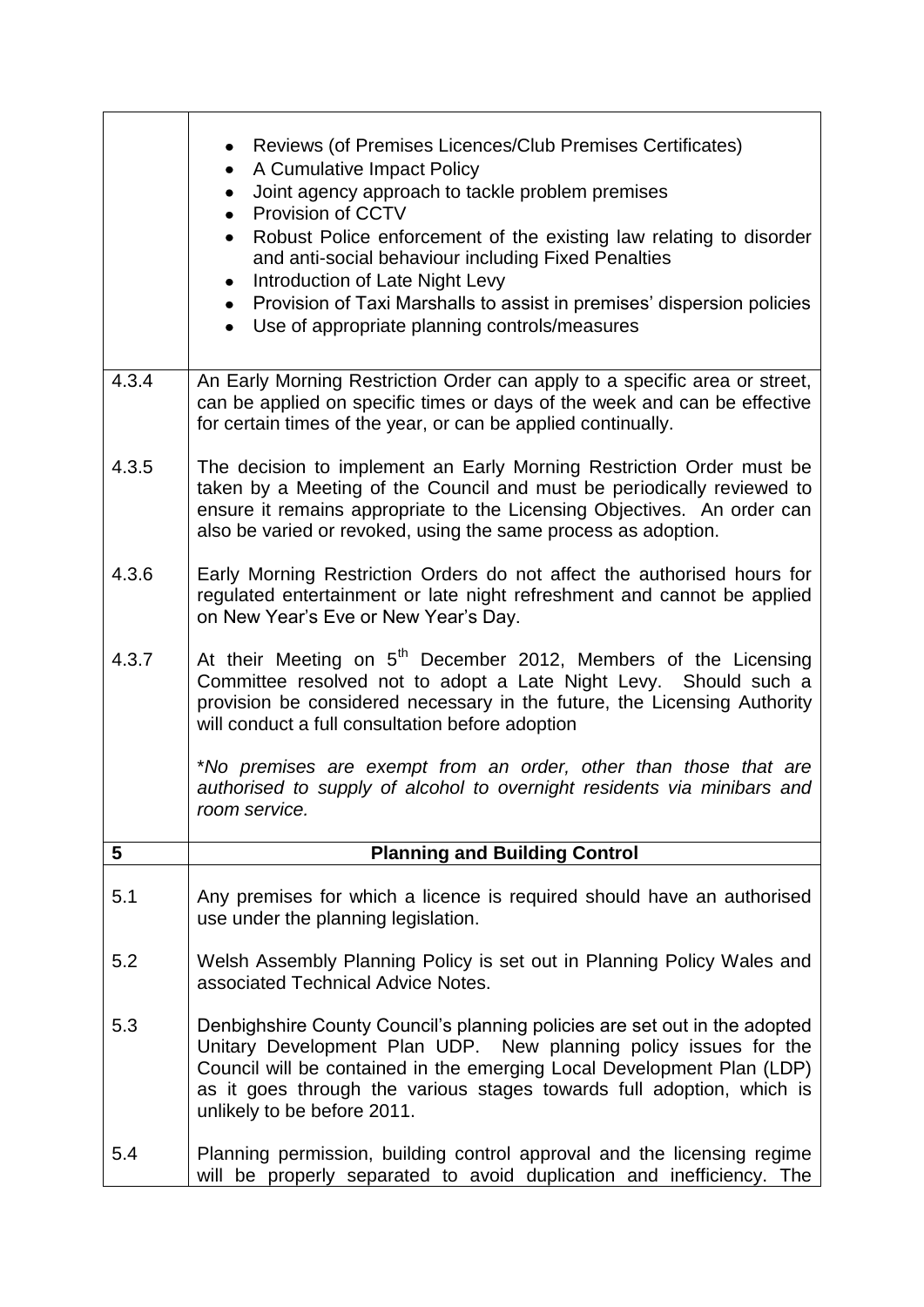|     | planning and licensing regimes involve consideration of different (albeit<br>related) matters. Licensing committees are not bound by decisions made<br>by a planning committee, and vice versa.                                                                                                                                                                                                                                                                                                |
|-----|------------------------------------------------------------------------------------------------------------------------------------------------------------------------------------------------------------------------------------------------------------------------------------------------------------------------------------------------------------------------------------------------------------------------------------------------------------------------------------------------|
| 5.5 | Planning permission for an entertainment use, for example, may cover<br>activities that can have a wide range of different impacts in the locality.<br>The precise nature of the impacts of the specified activities proposed by<br>an applicant for a premises licence is a matter for the Licensing Authority<br>and this will need to be considered when the application is made.                                                                                                           |
| 5.6 | The Licensing Authority expects each applicant to have already gained<br>planning consent in respect of the application and must submit details<br>(which should include any details of any restrictions that may have been<br>imposed), so as to avoid any unnecessary duplication.                                                                                                                                                                                                           |
| 5.7 | The Licensing Authority recognises that in certain circumstances it may be<br>necessary to consider and determine an application that does not have<br>authorised use under planning legislation. In such cases, it may be<br>appropriate for the applicant to invite the Licensing Authority to limit the<br>duration of the Premises Licence if, for any reason, planning permission<br>were not forthcoming.                                                                                |
| 5.8 | There may be circumstances when, as a condition of planning permission,<br>a terminal hour has been set for the use of the premises for commercial<br>purposes. Where these hours are different to the licensing hours, the<br>applicant must observe the earlier closing time. Premises operating in<br>breach of their planning permission would be liable to prosecution under<br>planning law. The Licensing Authority will endorse any licence to this<br>effect, where this might apply. |
| 5.9 | Proper integration shall be assured by the Licensing Authority and<br>Committee where appropriate to provide reports to the Planning<br>Committee regarding the situation surrounding Licensed Premises in the<br>area, including the general impact of alcohol related crime and disorder.<br>The Planning Committee having regard to such matters when making any<br>decisions will prevent any unnecessary overlap between the Licensing and<br>Planning functions.                         |
|     | <b>Building Control</b><br>It should be borne in mind that Building Regulations govern a variety of<br>issues, which directly contribute to the Licensing Objectives, including<br>means of escape, structural integrity, accessibility and public safety.<br>Building Regulation Approval and Completion Certificates may be required<br>prior to the use of the premises for licensable activities.                                                                                          |
| 6   | Applications for New Grants and Variations of Existing Terms and<br><b>Conditions</b>                                                                                                                                                                                                                                                                                                                                                                                                          |
| 6.1 | In the absence of any Relevant Representations in respect of any<br>application made to the Licensing Authority, it is the duty of the Authority                                                                                                                                                                                                                                                                                                                                               |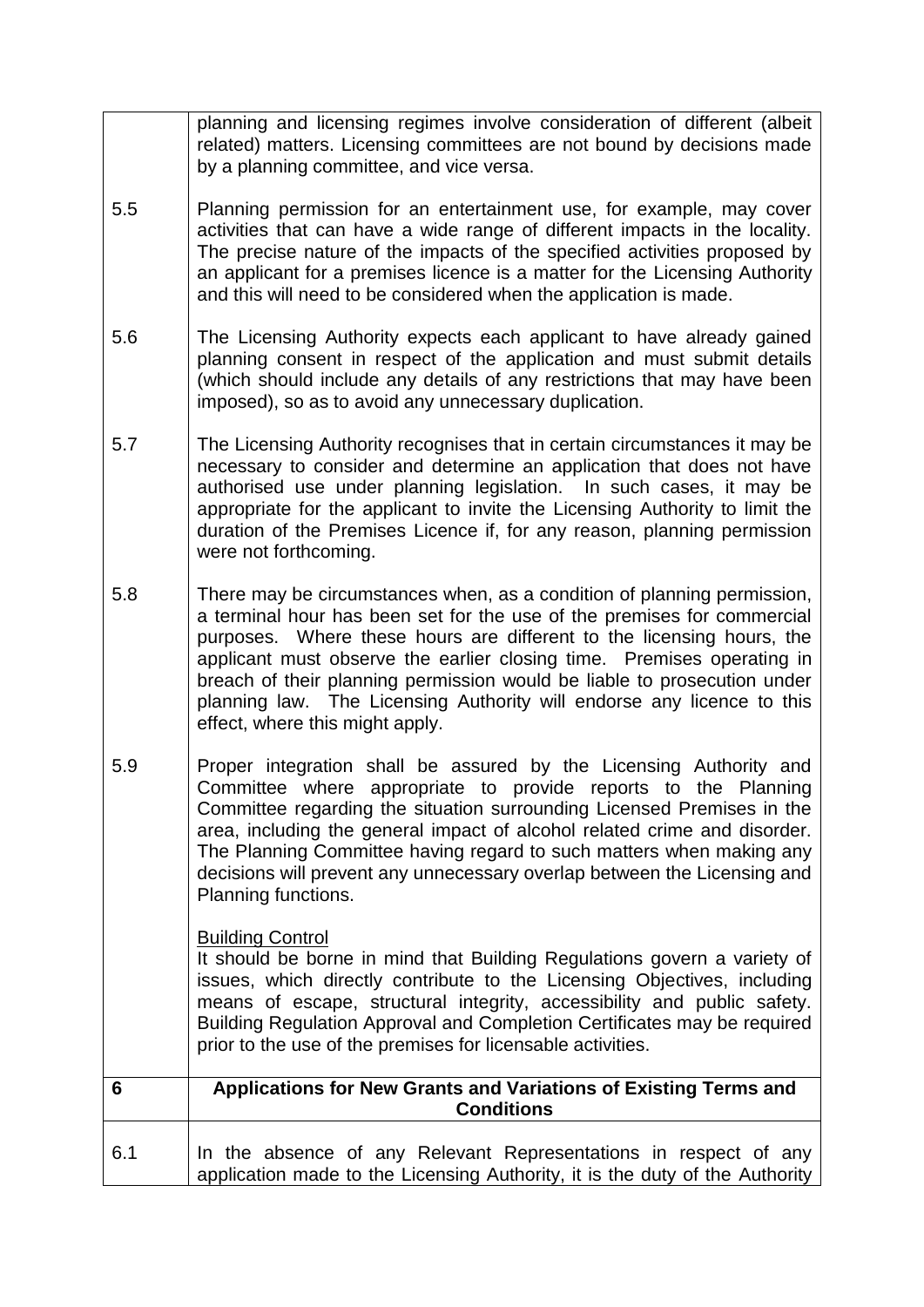|     | to grant the licence or certificate subject only to conditions that are<br>consistent with the Operating Schedule, and any Mandatory Conditions<br>prescribed in the Licensing Act 2003. This will also apply to any<br>applications made in respect of premises within an identified Stress Area.                     |
|-----|------------------------------------------------------------------------------------------------------------------------------------------------------------------------------------------------------------------------------------------------------------------------------------------------------------------------|
| 6.2 | In considering all new or variation applications, if not volunteered by the<br>applicant in their Operating Schedule and following Relevant<br>Representations, the Licensing Authority will assess them in light of the<br>Licensing Objectives and may consider any of the following:                                |
|     | The steps the applicant has taken or proposes to prevent noise and<br>vibration escaping from the premises, including music, noise from<br>ventilation equipment, and human voices. Such measures may<br>include the installation of soundproofing, air conditioning, acoustic<br>lobbies or sound limitation devices. |
|     | • The steps the applicant has taken or proposes to prevent<br>disturbance by patrons arriving at or leaving the premises.                                                                                                                                                                                              |
|     | The steps the applicant has taken or proposes to take to prevent<br>queuing, or, if queuing is inevitable, to divert queues away from<br>neighbouring premises, or otherwise to manage the queue to<br>prevent disturbance or obstruction                                                                              |
|     | • The steps the applicant has taken to proposes to ensure staff leave<br>the premises quietly                                                                                                                                                                                                                          |
|     | • The arrangements made or proposed for parking by patrons, and<br>the effect of parking on local residents                                                                                                                                                                                                            |
|     | Whether there is sufficient provision for public transport for patrons                                                                                                                                                                                                                                                 |
|     | Whether taxis and private hire vehicles serving the premises are<br>likely to disturb local residents                                                                                                                                                                                                                  |
|     | • Whether routes to and from the premises on foot or by car or<br>service or delivery vehicles pass residential premises                                                                                                                                                                                               |
|     | Whether other measures to prevent nuisance have<br>been<br>considered, such as the use of CCTV or the employment of SIA<br>registered door supervisors                                                                                                                                                                 |
|     | The measures proposed to prevent the consumption or supply of<br>$\bullet$<br>illegal drugs, including any search procedures                                                                                                                                                                                           |
|     | Where necessary and appropriate, the measures proposed to<br>comply with Disability Discrimination legislation                                                                                                                                                                                                         |
|     | The likelihood of any violence public disorder or policing problem                                                                                                                                                                                                                                                     |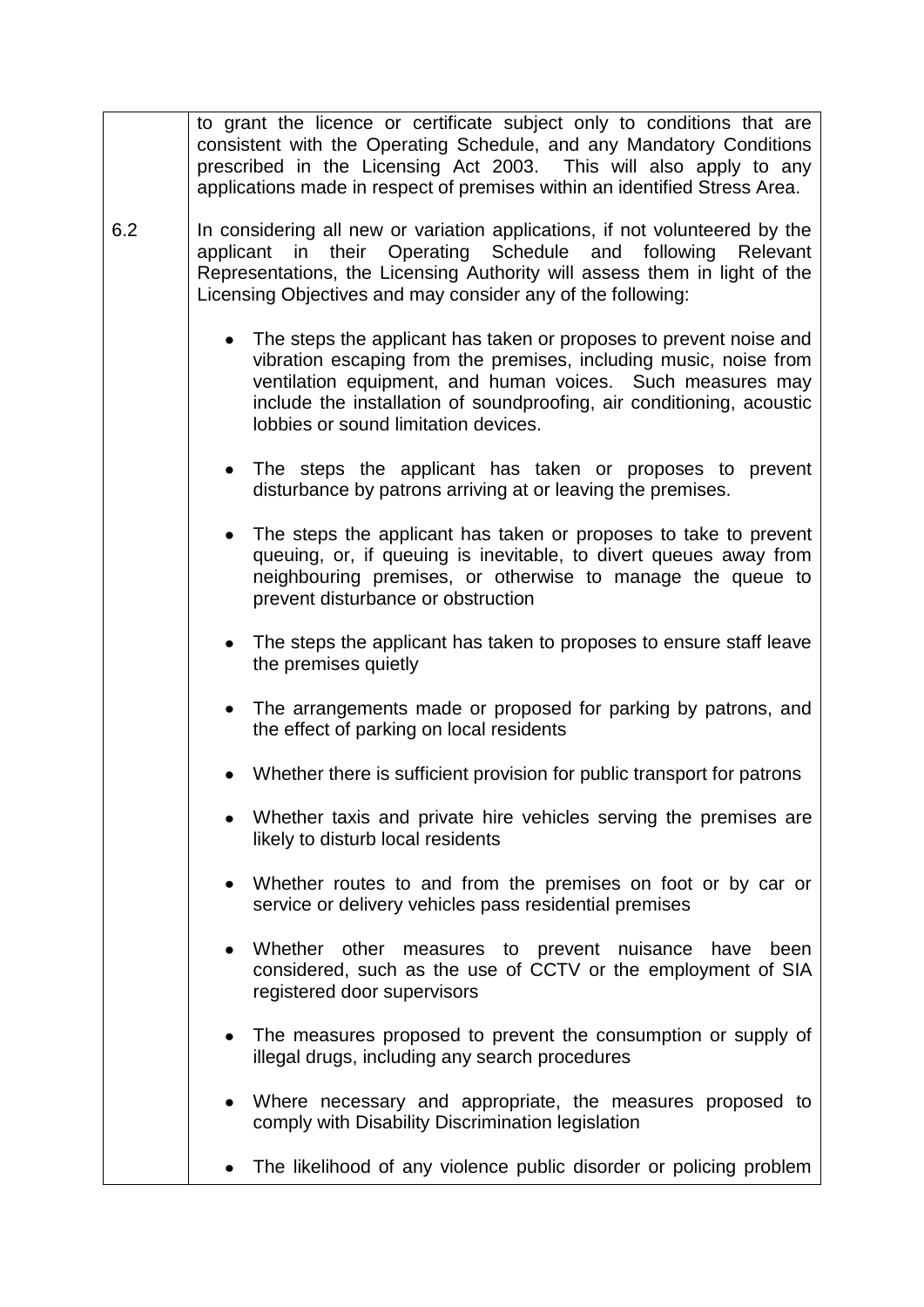|                  | arising if a licence was to be granted                                                                                                                                                                                                                                                                                                                                                                                                                                                            |
|------------------|---------------------------------------------------------------------------------------------------------------------------------------------------------------------------------------------------------------------------------------------------------------------------------------------------------------------------------------------------------------------------------------------------------------------------------------------------------------------------------------------------|
|                  | If the applicant has previously held a licence within the County, the<br>details of any enforcement action arising from that premises                                                                                                                                                                                                                                                                                                                                                             |
|                  | Whether the premises would result in increased refuse storage or<br>disposal problems, or additional litter in the vicinity of the premises                                                                                                                                                                                                                                                                                                                                                       |
| 6.3              | The Licensing Authority will take into account any non-compliance of other<br>statutory requirements brought to its attention. Particularly where these<br>undermine the Licensing Objectives, as non-compliance with other<br>statutory requirements may demonstrate that the premises are unsuitable<br>for the activities proposed or that the management of the premises is not<br>adequate to protect the public from harm or nuisance.                                                      |
| 6.4              | Whether any appropriate measures have been put into effect by the<br>applicant to mitigate any adverse impacts.                                                                                                                                                                                                                                                                                                                                                                                   |
| $\overline{7}$   | <b>Temporary Event Notices</b>                                                                                                                                                                                                                                                                                                                                                                                                                                                                    |
| $\overline{7.1}$ | The Licensing Authority will provide advice about, among other things,<br>Organisers of temporary/large scale events will be<br>public safety.<br>encouraged to seek advice/information from their local Safety Advisory<br>Groups.                                                                                                                                                                                                                                                               |
| 7.2              | There are two types of Temporary Event Notices (TEN): A Standard TEN<br>and a Late TEN. Legislation states that a minimum of ten working days for<br>a Standard TEN and between 9 and 5 working days for a Late TEN notice<br>should be given to the Licensing Authority of temporary events. "Working<br>Day" excludes Saturday, Sunday and Bank Holidays.                                                                                                                                       |
| 7.3              | Under the terms of the Police Reform and Social Responsibility Act 2012,<br>the maximum permitted duration for Temporary Event Notices has been<br>extended from 96 hours to 168 hours. It is envisaged that this will benefit<br>theatres, circuses, voluntary groups and the like by allowing them to hold<br>week-long events without the previously necessary 24 hour break.                                                                                                                  |
| 7.4              | The Licensing Authority acknowledges that in exceptional circumstances,<br>some Temporary Events may and do have an impact upon crime and<br>disorder. Therefore, in cases of large scale events, organisers should<br>consider providing as much notice as is possible. The Licensing Authority<br>considers two months notice to be advisable in relation to such events.                                                                                                                       |
| 7.5              | In relation to Temporary Events, applicants should consider giving at least<br>28 days notice, as this would, where necessary, enable District Inspectors<br>to re-allocate staff or possibly obtain extra resources to cover the event.<br>Although the Licensing Authority is unable to attach any limitations or<br>restrictions in respect of Temporary Events, it fully expects organisers to<br>give due consideration to local residents and those attending events, in<br>areas such as : |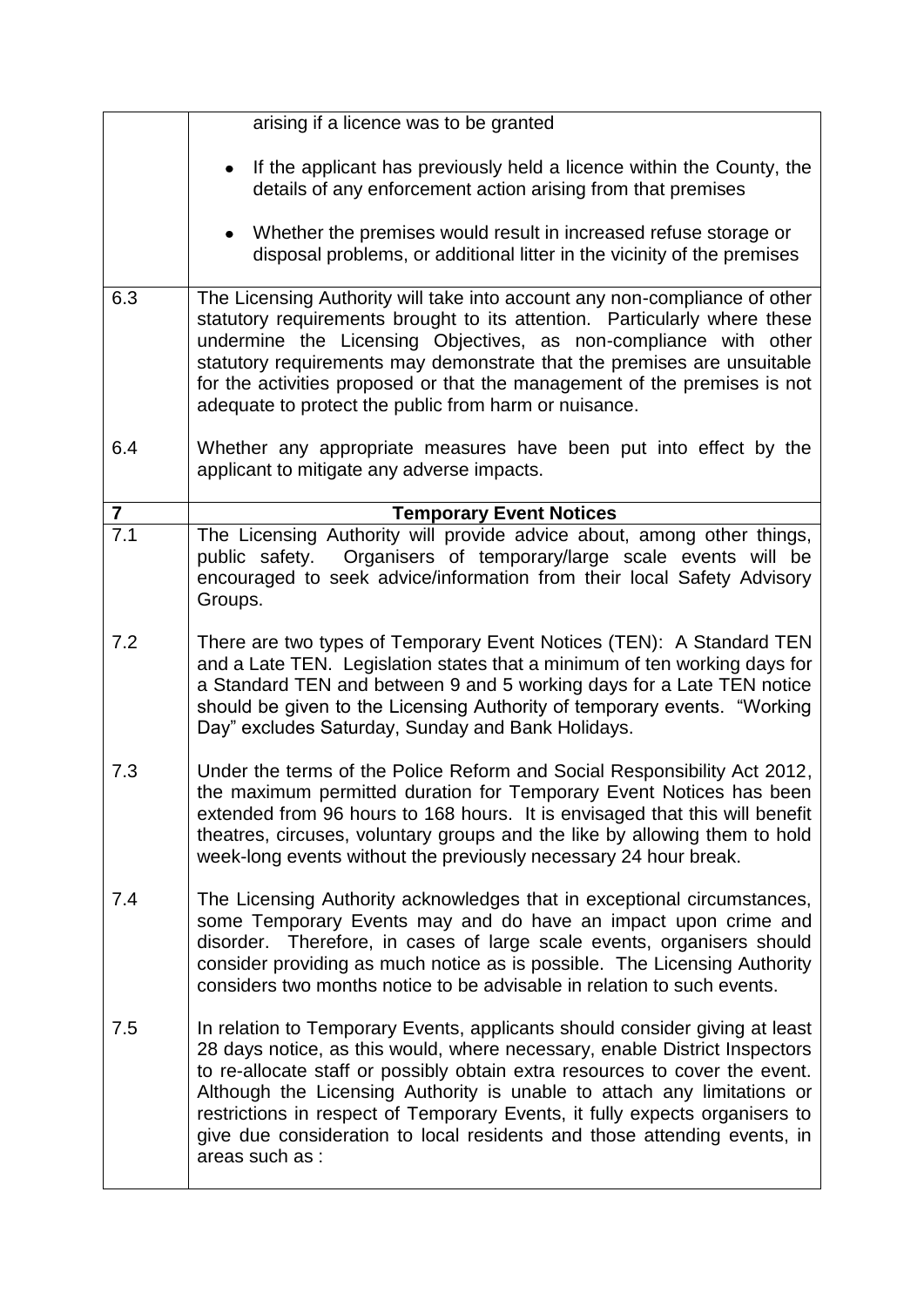|     | <b>Health and Safety</b>                                                                                                                                                                                                                                                                                                                                                                                                                                                       |
|-----|--------------------------------------------------------------------------------------------------------------------------------------------------------------------------------------------------------------------------------------------------------------------------------------------------------------------------------------------------------------------------------------------------------------------------------------------------------------------------------|
|     | <b>Noise Pollution</b>                                                                                                                                                                                                                                                                                                                                                                                                                                                         |
|     | Use of Temporary Structures                                                                                                                                                                                                                                                                                                                                                                                                                                                    |
|     | <b>Road Closures</b><br>$\bullet$                                                                                                                                                                                                                                                                                                                                                                                                                                              |
|     | • Use of Pyrotechnics or Fireworks                                                                                                                                                                                                                                                                                                                                                                                                                                             |
|     | <b>Controlling Anti-Social Behaviour</b>                                                                                                                                                                                                                                                                                                                                                                                                                                       |
| 7.5 | The Licensing Authority may advise applicants to consult with North Wales<br>Fire and Rescue Service and the Ambulance Service for guidance with<br>regards to assessing possible risks.                                                                                                                                                                                                                                                                                       |
| 7.6 | Applicants will also be reminded that giving a Temporary Event Notice<br>does not relieve the premises user from any planning law for the<br>appropriate planning permission where it is required.                                                                                                                                                                                                                                                                             |
| 8   | <b>Personal Alcohol Licences</b>                                                                                                                                                                                                                                                                                                                                                                                                                                               |
| 8.1 | Anybody wishing to apply for a Personal Alcohol Licence must be over 18<br>years of age, have an approved qualification and must not have a relevant<br>criminal conviction. Whilst the prevention of crime is the responsibility of<br>the Council in terms of the Crime and Disorder Act 1998 and an objective<br>of the Licensing Act 2003, provided these criteria have been met, the<br>Licensing Authority has little discretion and the application must be<br>granted. |
| 8.2 | Should an applicant have a relevant criminal conviction, the police may<br>oppose the application within the prescribed timescale; persons wishing to<br>apply for a Personal Alcohol Licence who have an unspent relevant<br>offence are therefore encouraged to discuss their application with either<br>the Council's Licensing Officers or the Police before submitting an<br>application.                                                                                 |
| 8.3 | Once an objection has been raised by the Police, the Licensing Authority<br>is obliged to hold a Hearing to consider the application. Members will<br>consider the seriousness of the offence(s), the number of offence(s) and<br>the time that has elapsed since the offence(s) and will only approve the<br>application if they are satisfied that granting the application in such<br>circumstances would promote the prevention of crime and disorder<br>objective.        |
| 8.4 | The Deregulation Bill has removed the requirement for Personal Alcohol<br>Licences to be renewed every ten years.                                                                                                                                                                                                                                                                                                                                                              |
| 9   | <b>Club Premises Certificates</b>                                                                                                                                                                                                                                                                                                                                                                                                                                              |
| 9.1 | Section 62 of the Licensing Act sets out the general conditions which an<br>organisation with at least 25 members who have joined together for<br>particular social, sporting or political purposes must meet to be a qualifying<br>club. Only qualifying clubs may apply for a Club Premises Certificate.                                                                                                                                                                     |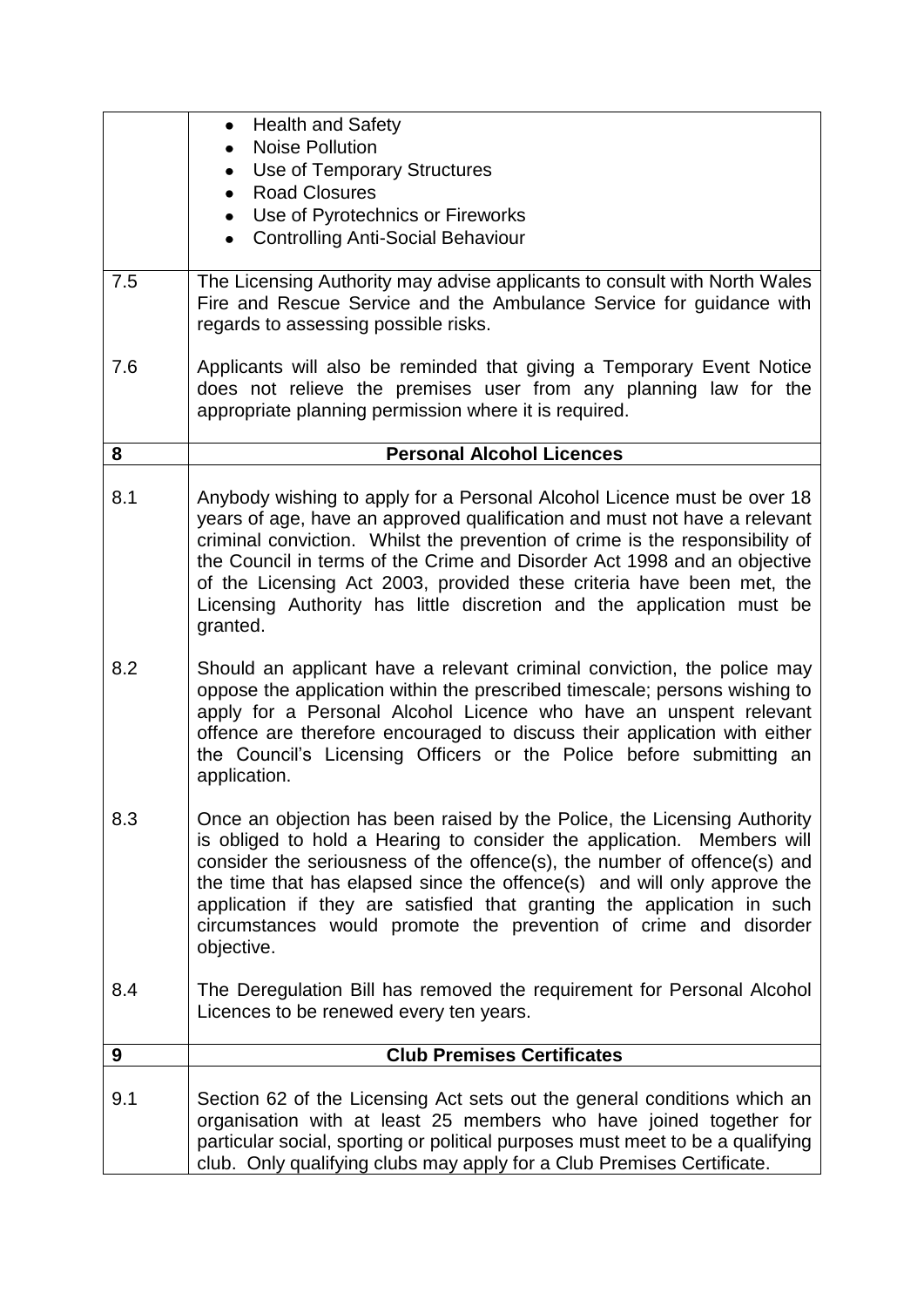| 9.2  | A Club Premises Certificate provides authorisation for the supply of<br>alcohol and provision of regulated entertainment for the benefit of<br>members and their bona-fide guests only. If a premises wishes to provide<br>licensable activities for non-members or the public in general, they will<br>need to do so by means of a Temporary Event Notice or a Premise<br>Licence.                                                                                                                                                                                                                                                                                                                                            |
|------|--------------------------------------------------------------------------------------------------------------------------------------------------------------------------------------------------------------------------------------------------------------------------------------------------------------------------------------------------------------------------------------------------------------------------------------------------------------------------------------------------------------------------------------------------------------------------------------------------------------------------------------------------------------------------------------------------------------------------------|
| 9.3  | The grant of a Club Premises Certificate affords the qualifying club certain<br>benefits:                                                                                                                                                                                                                                                                                                                                                                                                                                                                                                                                                                                                                                      |
|      | Supply of alcohol to members without the requirement for a<br><b>Designated Premises Supervisor</b><br>Provision of Late Night Refreshment to members without the need<br>$\bullet$<br>for additional authorisation<br>Limited rights of entry to the police and authorised persons as the<br>premises will generally be considered to be private and not open to<br>the general public<br>Exemption from police powers of instant closure on grounds of<br>$\bullet$<br>disorder and noise because they operate under their codes of<br>discipline and rules<br>Exemption from orders of the magistrates' court for the closure of<br>$\bullet$<br>all licensed premises in an area when disorder is happening or<br>expected |
| 9.4  | Arrangements for applying for or seeking to vary club premises certificates<br>are extremely similar to those for a premises licence; clubs must include a<br>copy of their rules with their initial submission and thereafter must notify<br>the licensing authority of any subsequent changes to their rules.                                                                                                                                                                                                                                                                                                                                                                                                                |
| 10   | <b>Operating Schedules</b>                                                                                                                                                                                                                                                                                                                                                                                                                                                                                                                                                                                                                                                                                                     |
| 10.1 | The Licensing Authority is committed to partnership working with<br>licence/certificate holders, North Wales Police, other Responsible<br>Authorities, and Interested Parties to ensure collectively that the statutory<br>objectives are met and promoted.                                                                                                                                                                                                                                                                                                                                                                                                                                                                    |
| 10.2 | As Operating Schedules must contain sufficient information so that a<br>proper assessment of the application can be made, it would seem sensible<br>that applicants should seek appropriate advice before submitting any<br>application. Thereby reducing the possibility of disputes, Relevant<br>Representations and/or the necessity of a Hearing. Where necessary, the<br>Licensing Authority might request a risk assessment from the Partnership<br>Crime Analyst to ensure any application received promotes the licensing<br>objectives.                                                                                                                                                                               |
| 10.3 | Guidance notes will be provided to all those making applications. This will<br>provide recommendations and suggestions that applicants or licence<br>holders may adopt as part of the Operating Schedule.                                                                                                                                                                                                                                                                                                                                                                                                                                                                                                                      |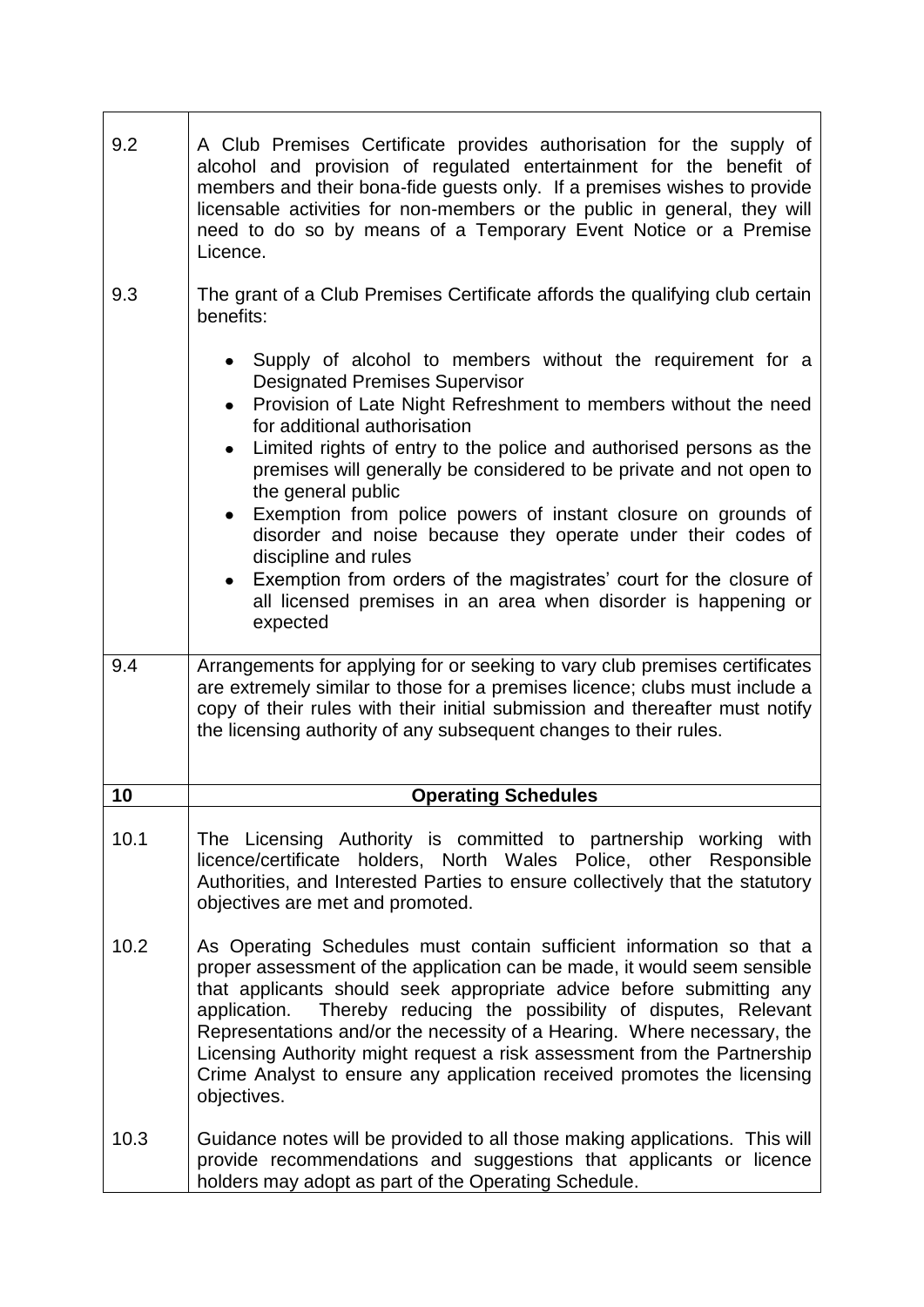| 10.4 | The Licensing Authority will expect individual applicants to address the<br>Licensing Objectives in their Operating Schedule having regard to the type<br>of premises, the licensable activities to be provided, the operational<br>procedures, the nature of the location and the needs of the local<br>community.                                                                                                                         |
|------|---------------------------------------------------------------------------------------------------------------------------------------------------------------------------------------------------------------------------------------------------------------------------------------------------------------------------------------------------------------------------------------------------------------------------------------------|
| 10.5 | Applicants will be encouraged to make themselves aware of any relevant<br>planning and transportation policies, tourism and cultural strategies and<br>local crime prevention initiatives and to have taken these into account<br>where appropriate when formulating their Operational Schedule.                                                                                                                                            |
| 10.6 | The steps identified within an Operating Schedule that deal with and<br>promote the Licensing Objectives, will form part of the licence conditions<br>attached to any relevant licence, certificate or notice.                                                                                                                                                                                                                              |
| 10.7 | Where any control measure(s) is/are not relevant in respect of particular<br>premises or activities, there is no particular requirement for them to be<br>mentioned in the Operating Schedule.                                                                                                                                                                                                                                              |
| 11   | <b>Hours of Operation</b>                                                                                                                                                                                                                                                                                                                                                                                                                   |
| 11.1 | The Licensing Authority recognises that fixed and artificially early closing<br>times in certain areas can lead to disorder and disturbance on the streets<br>where large numbers of people tend to leave licensed premises at the<br>same time.                                                                                                                                                                                            |
| 11.2 | The Licensing Authority, in accordance with Guidance, will aim by means<br>of longer licensing hours, to achieve a gradual dispersal of people leaving<br>licensed premises. Fixed pre-determined closing times for particular areas<br>will not form part of the Policy and restriction on trading hours will only be<br>considered on receipt of relevant representations, in order to meet with<br>and promote the Licensing Objectives. |
| 11.3 | Shops, stores and supermarkets will be permitted to sell alcohol for<br>consumption off premises at times when they are normally open in the<br>course of their business. Hours may be restricted when representations<br>are received from the Police or resident(s) in the case of individual shops,<br>which are known to be a focus of disorder and disturbance.                                                                        |
| 11.4 | When considering applications for Premise Licences and Club Premises<br>Certificates, the Licensing Authority will take into account applicants'<br>requests for terminal hours (the close of business) in light of the:                                                                                                                                                                                                                    |
|      | <b>Residential amenity</b><br>• Character or function of a particular area<br>Nature of the proposed activities to be provided at the premises<br>$\bullet$                                                                                                                                                                                                                                                                                 |
| 11.5 | Terminal hours will normally be approved where the applicant can show<br>that the proposal would not adversely affect any of the above.<br>If its                                                                                                                                                                                                                                                                                           |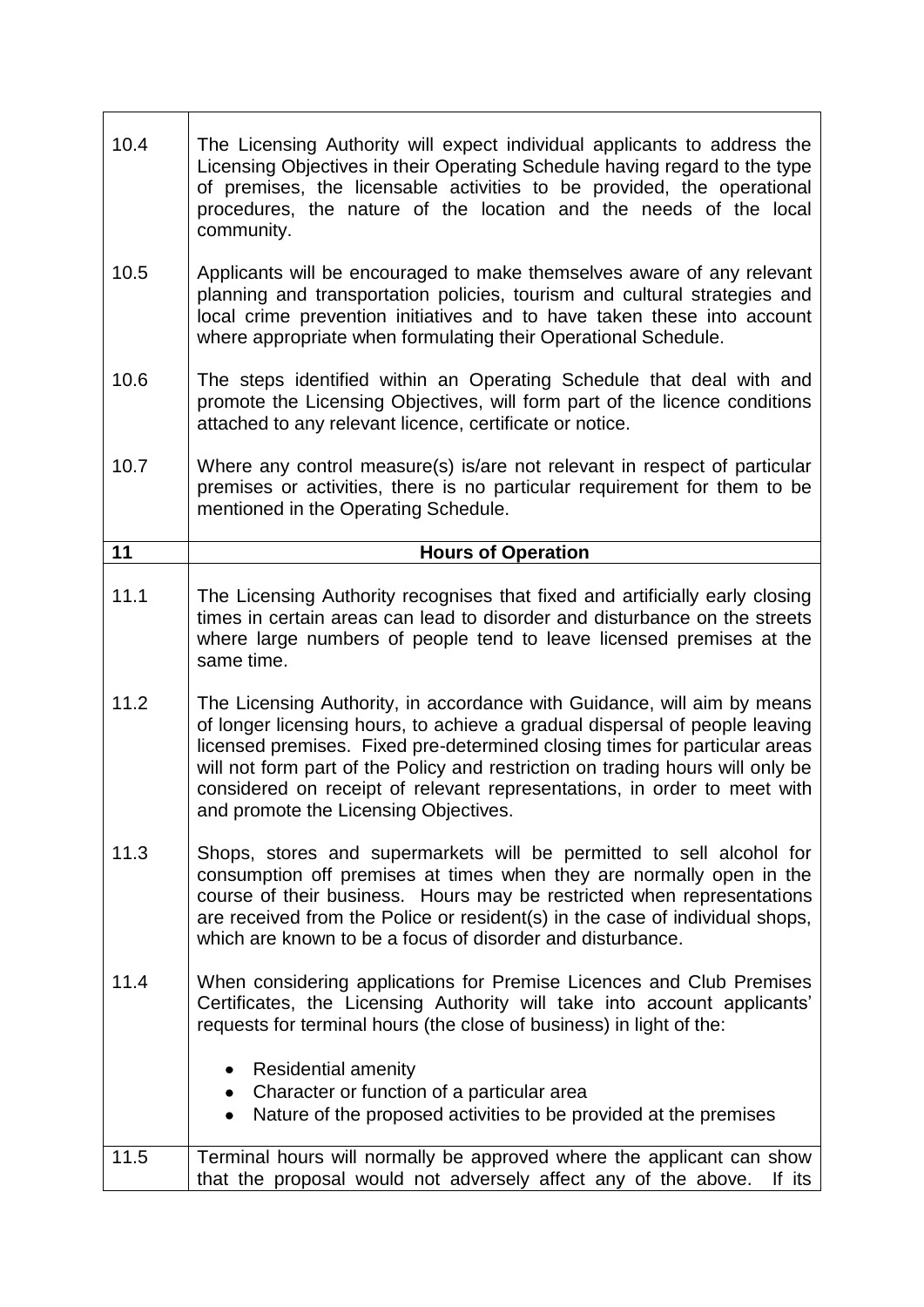|       | discretion is engaged, the Licensing Authority may set an earlier terminal<br>hour where it considers this is appropriate to the nature of the activities<br>and the amenity of the area.                                                                                                                                                                                                                                                                |
|-------|----------------------------------------------------------------------------------------------------------------------------------------------------------------------------------------------------------------------------------------------------------------------------------------------------------------------------------------------------------------------------------------------------------------------------------------------------------|
| 11.6  | Where premises are situated adjacent to residential areas, stricter<br>conditions with regard to noise control may apply; however this should not<br>limit opening hours, provided the required conditions are complied with. In<br>considering this, it should be borne in mind that the times that the<br>premises are open are not necessarily the times when a licensable activity<br>might take place.                                              |
| 11.7  | Although the Licensing Authority will not seek the holder of the Premises<br>Licence or Club Premises Certificate to remain open for the entire period<br>permitted, premises should advertise the core hours that they do intend to<br>operate, so that visitors and tourists to the area have the benefit of this<br>knowledge before arranging a visit.                                                                                               |
| 12    | <b>Enforcement and Review</b>                                                                                                                                                                                                                                                                                                                                                                                                                            |
| 12.1  | It is the intention of the Licensing Authority to establish and maintain both<br>proactive and reactive enforcement protocols with North Wales Police and<br>other enforcement agencies. Proportionate targeting of agreed problem<br>and high-risk licensed activities needing greater attention as well as a<br>corresponding lighter touch for well run, lower risk premises in the area will<br>be applied.                                          |
| 12.2. | The Review of Licences or Certificates provides a key protection for the<br>community where the Licensing Objectives are not being met in full. It is<br>the existence of the review system, which should allow the Licensing<br>Authority to apply a light touch bureaucracy to the Grant or Variation of a<br>Licence or Certificate when problems relating to the Licensing Objectives<br>arise later in respect of any premises.                     |
| 12.3  | A Review may be initiated by a Responsible Authority or Interested Party.<br>The Licensing Authority shall refer to Guidance when assessing whether<br>any representations from Interested Parties are irrelevant, vexatious,<br>frivolous or repetitious.                                                                                                                                                                                               |
| 12.4  | Authorised Persons and Responsible Authorities will be expected to be<br>able to demonstrate in particular cases, that warnings and advice have<br>been ignored before any decision is made to instigate a Review of the<br>Licence or Certificate.                                                                                                                                                                                                      |
| 12.5  | Although the 2003 Act does not require premises inspections to be<br>undertaken, they will take place at the discretion of the Licensing Officers<br>charged with this role and will take place, if judged necessary. Premises<br>recognised as "high risk" will be subject to regular inspection. This will<br>ensure that the Licensing Authority manages resources efficiently and that<br>"effective enforcement" is directed at "problem premises". |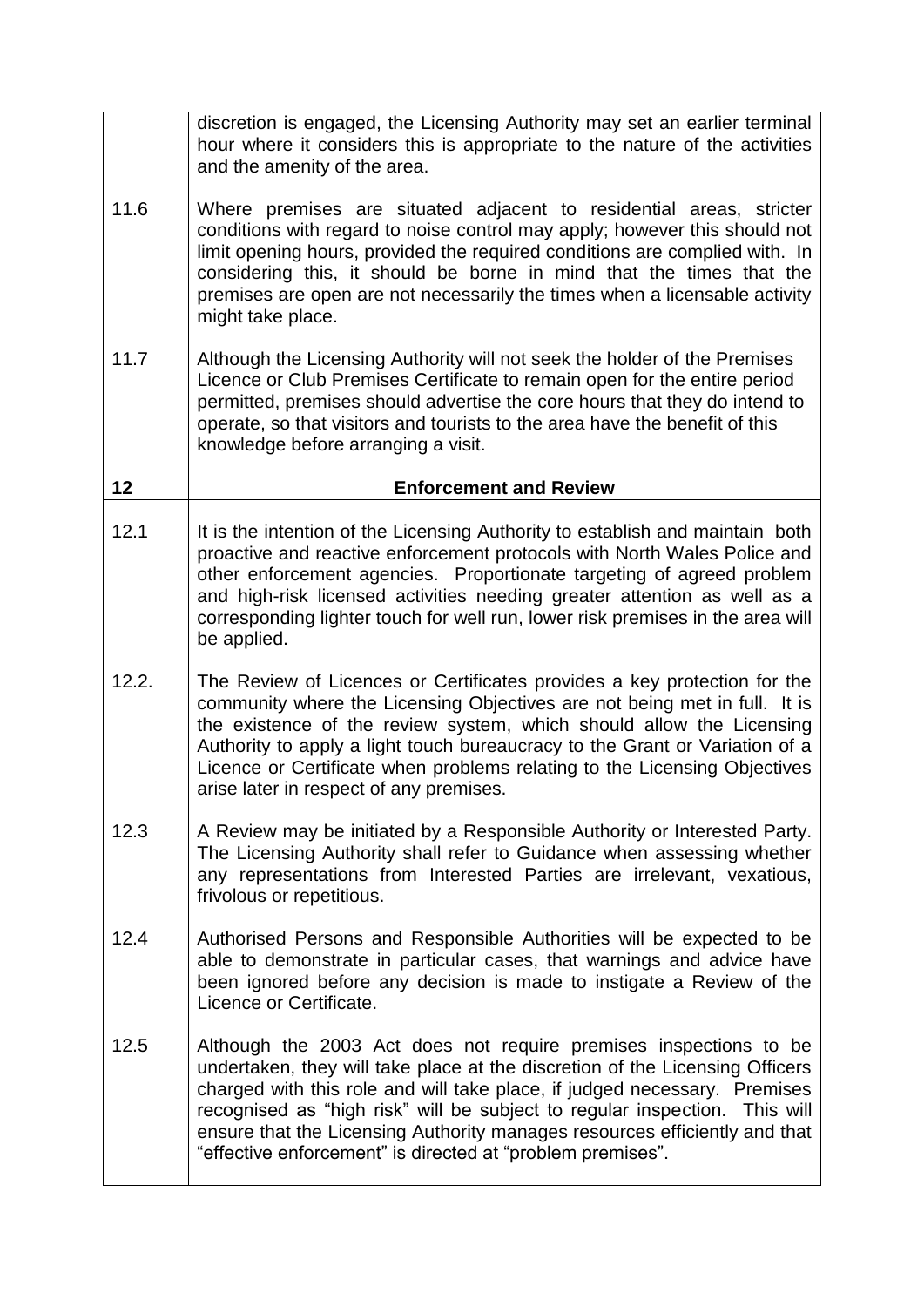| 12.6 | Where necessary, enforcement action will be taken in accordance with the<br>Regulatory Services Enforcement Policy and any Memorandum of<br>Understanding. The Licensing Authority has also established protocols<br>with the North Wales Police and other Responsible Authorities on<br>enforcement issues to provide for an efficient deployment of Local<br>Authority staff and Police Officers who are commonly engaged in the<br>enforcement of licensing laws and the inspection of licensed premises.                         |
|------|--------------------------------------------------------------------------------------------------------------------------------------------------------------------------------------------------------------------------------------------------------------------------------------------------------------------------------------------------------------------------------------------------------------------------------------------------------------------------------------------------------------------------------------|
| 12.7 | A Clear and concise flowchart (attached at Appendix A) have been<br>developed by the Licensing Authority and Responsible Authorities which<br>will be followed in the event of a complaint being made or a problem<br>premises being identified. This will be followed in all circumstances to<br>ensure continuity and fairness to all Licence holders.                                                                                                                                                                             |
| 12.8 | Amendments to the Licensing Act by the Police Reform and Social<br>Responsibility Act 2010 afford Councils the power to suspend premises<br>licences and club premises certificates where the required annual fee has<br>not been paid.                                                                                                                                                                                                                                                                                              |
| 12.9 | When an annual fee has not been paid by the due date, usually the<br>anniversary on which the licence was first granted, the Licensing Authority<br>will notify the licence or certificate holder in writing that:                                                                                                                                                                                                                                                                                                                   |
|      | the licence or certificate will be suspended in $7 - 14$ ? days from the<br>date of the notice<br>the suspension will not become effective should the fee be paid<br>$\bullet$<br>prior to the suspension date<br>if an administration error is claimed, the suspension date may be<br>21 days from the due date, or the date of suspension on the 7/14<br>day notice - whichever is later<br>a copy of the notice will also be served on the designated premises<br>supervisor/premises manager if they are not the licence holder. |
| 13   | <b>The Licensing Process</b>                                                                                                                                                                                                                                                                                                                                                                                                                                                                                                         |
| 13.1 | <b>Conditions of Licence</b><br>The Licensing Act, provides for a number of Mandatory Conditions to be<br>imposed upon licences (see Appendix).<br>In addition, the Licensing<br>Authority has the power to impose additional conditions if they consider<br>them appropriate to the promotion of the Licensing Objectives.                                                                                                                                                                                                          |
| 13.2 | The Licensing Authority will, as far as is reasonably practical, avoid<br>imposing disproportionate and over burdensome conditions on premises<br>unless it is considered necessary to do so.                                                                                                                                                                                                                                                                                                                                        |
| 13.3 | If its discretion is engaged, the Licensing Authority may refer to the Model<br>Pool of Conditions issued by the Home Office and attach conditions as<br>appropriate, given the circumstances of each individual case. The model<br>conditions will deal with issues surrounding:                                                                                                                                                                                                                                                    |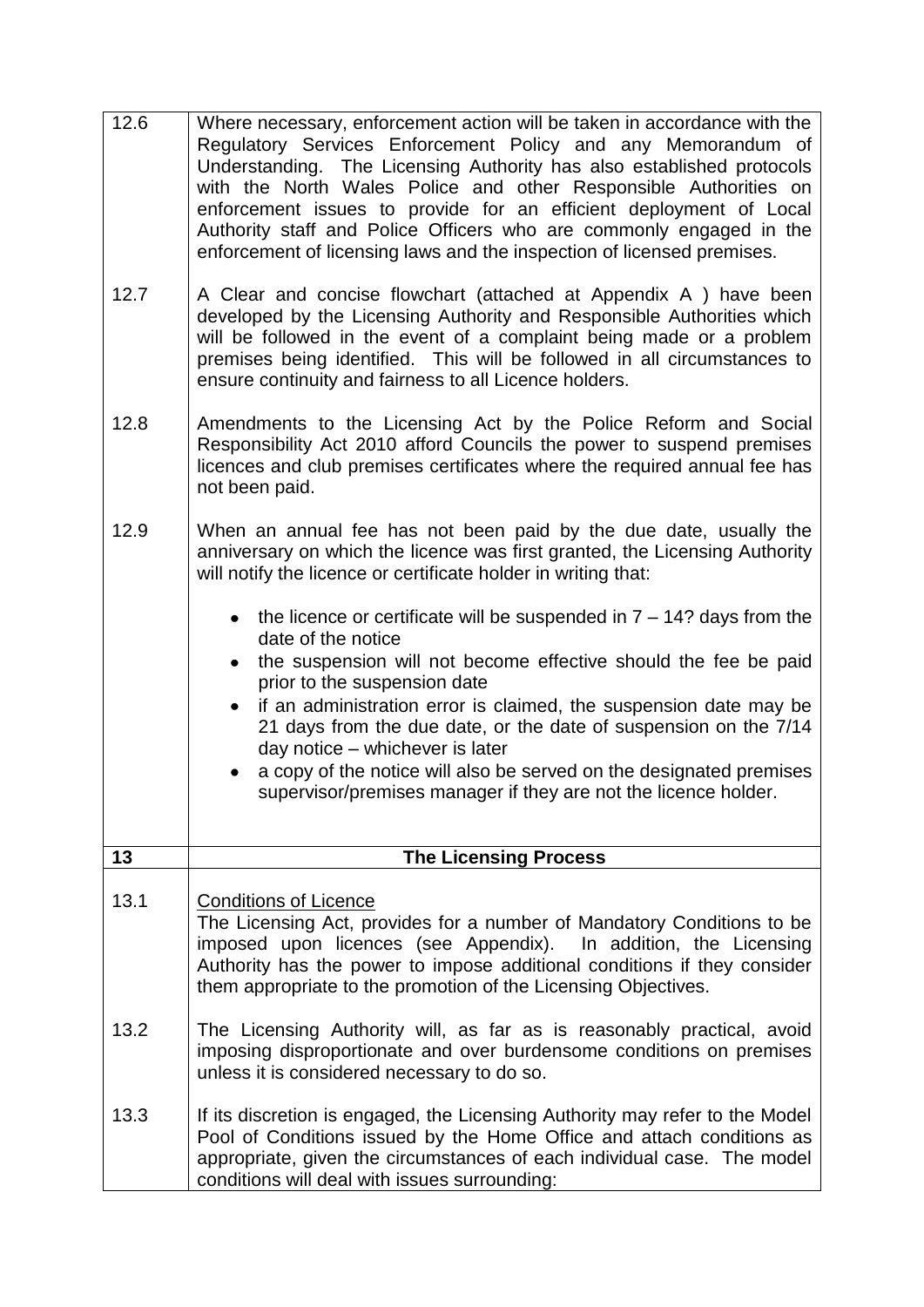|      | <b>Crime and Disorder</b><br><b>Public Safety</b><br><b>Fire Safety</b><br>$\bullet$<br><b>Public Nuisance</b><br>$\bullet$                                                                                                                                                                                                                                                                                                                                                                                                                                                                                                                                                 |
|------|-----------------------------------------------------------------------------------------------------------------------------------------------------------------------------------------------------------------------------------------------------------------------------------------------------------------------------------------------------------------------------------------------------------------------------------------------------------------------------------------------------------------------------------------------------------------------------------------------------------------------------------------------------------------------------|
|      | Protection of Children from Harm                                                                                                                                                                                                                                                                                                                                                                                                                                                                                                                                                                                                                                            |
| 13.4 | When attaching conditions the Licensing Authority will also be aware of<br>the need to avoid measures, which might deter live music, dancing or<br>theatre by imposing indirect costs of a substantial nature.                                                                                                                                                                                                                                                                                                                                                                                                                                                              |
| 13.5 | The Licensing Authority acknowledges the advice received from Home<br>Office that the views of vocal minorities should not be allowed to<br>predominate over general interests of the community.                                                                                                                                                                                                                                                                                                                                                                                                                                                                            |
| 14   | <b>Delegation and Decision Making</b>                                                                                                                                                                                                                                                                                                                                                                                                                                                                                                                                                                                                                                       |
|      |                                                                                                                                                                                                                                                                                                                                                                                                                                                                                                                                                                                                                                                                             |
| 14.1 | One of the major principles underlying the Licensing Act 2003 is that the<br>licensing functions contained within the Act should be delegated at an<br>appropriate level to ensure an efficient and cost effective service.                                                                                                                                                                                                                                                                                                                                                                                                                                                 |
| 14.2 | The Licensing Authority is committed to the principle of delegating its<br>powers to ensure that these objectives are met and has arranged for its<br>licensing functions to be discharged in accordance with the Guidance<br>issued by the Secretary of State.                                                                                                                                                                                                                                                                                                                                                                                                             |
| 14.3 | The Act itself creates a presumption that applications will be granted<br>unless a Relevant Representation (objection) is raised. Where a function<br>is delegated to an officer that officer will be responsible for liaising<br>between the Applicant(s), Interested Parties, and the Responsible<br>Authorities to ensure that any licence granted is subject to any agreed or<br>mandatory conditions.                                                                                                                                                                                                                                                                  |
| 14.4 | Where objections are made then an officer of the Licensing Authority may<br>liaise with the Applicant, Interested Parties and the Responsible<br>Authorities to see if a "settlement" is possible to overcome any objections,<br>without the need for the matter to go before a formal Licensing Sub-<br>Committee. Should this be the case, Members will meet to consider the<br>proposed agreed conditions and if they are considered to be relevant and<br>appropriate, will agree to their being appended to the Licence. Only<br>where objections are raised which cannot be reconciled, will matters be<br>referred to the Licensing Sub-Committee for determination. |
| 14.5 | Whilst contested Licensing Applications and Review Hearings are Quasi-<br>Judicial in nature, the Sub-Committee will try to keep the proceedings as<br>informal as possible. Some degree of formality is needed to ensure that<br>all parties receive a fair hearing. Procedural requirements will be<br>established to ensure that all parties are able to express their views openly<br>and fairly. The Sub-Committee procedure is inquisitorial rather than                                                                                                                                                                                                              |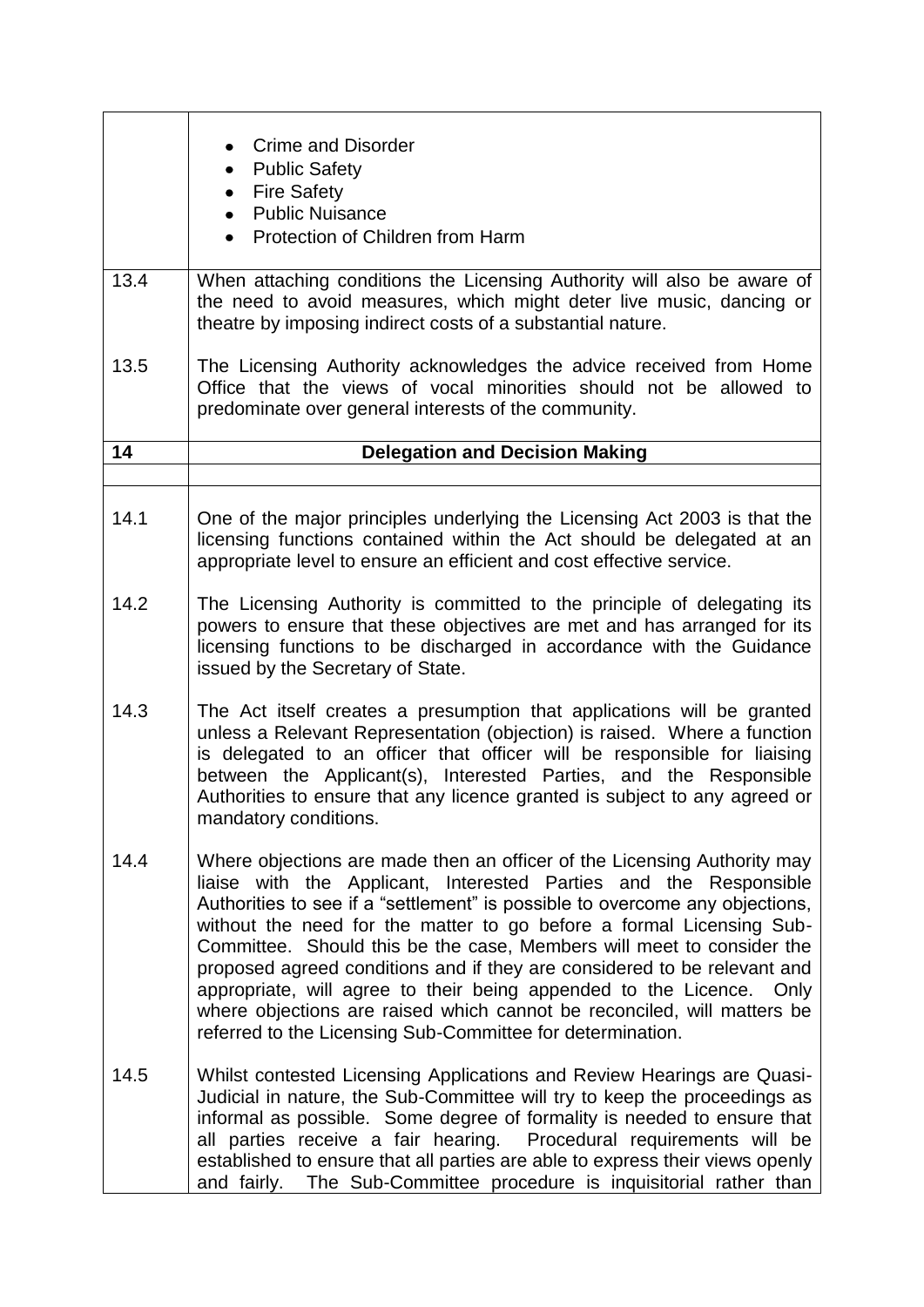|      | adversarial and, whilst Applicants, Interested Parties and Responsible<br>Authorities are entitled to bring legal representation with them if they wish,<br>this is by no means a requirement or a necessity.                                                                                                                                                                                                                                                                              |
|------|--------------------------------------------------------------------------------------------------------------------------------------------------------------------------------------------------------------------------------------------------------------------------------------------------------------------------------------------------------------------------------------------------------------------------------------------------------------------------------------------|
| 14.6 | Whilst the Sub-Committee usually meets in public, it does have power to<br>hear certain applications in private. The Sub-Committee, however, will<br>always reach its decision in private. A public announcement of the<br>decision is normally made at the end of the Hearing, together with an<br>outline for the reasons for that decision.                                                                                                                                             |
| 15   | <b>Licensing Register</b>                                                                                                                                                                                                                                                                                                                                                                                                                                                                  |
| 16   | <b>Exclusions</b>                                                                                                                                                                                                                                                                                                                                                                                                                                                                          |
| 16.1 | In formulating the Statement of licensing Policy in accordance with<br>Guidance and recognising the need to treat each application on its<br>individual merits, the Licensing Authority makes specific exclusions, which<br>are detailed below:                                                                                                                                                                                                                                            |
| 16.2 | <b>Commercial Demand</b><br>The commercial demand for additional premises licences (as distinct from<br>Cumulative Impact) will not be a matter for the Licensing Authority, such<br>matters being a specific consideration for the Planning Authority.                                                                                                                                                                                                                                    |
| 16.3 | <b>Zoning and Licensing Hours</b><br>Fixed pre-determined closing times for particular areas will not form part of<br>the Policy and restriction on trading hours will be considered only where<br>necessary to meet the Licensing Objectives.                                                                                                                                                                                                                                             |
| 16.4 | Any individual body or business has equal rights to make representations<br>concerning applications for premises licences (and hours of trading) and to<br>receive appropriate consideration to their representations.<br>Irrelevant,<br>frivolous and vexatious representations will be disregarded.                                                                                                                                                                                      |
| 16.5 | Children<br>Nothing in this Statement of Licensing Policy shall limit or require access<br>of children to premises unless there is an overriding necessity to prevent<br>harm to children. Areas that will give rise to particular concern are<br>highlighted elsewhere in this Policy.                                                                                                                                                                                                    |
| 16.6 | <b>Standardised Conditions</b><br>The Policy does not provide for "Standard Conditions" to be imposed so as<br>to avoid the imposition of disproportionate and burdensome requirements.<br>Conditions attached to licences or certificates if deemed necessary in<br>particular circumstances will be tailored to reflect the individual operation<br>of the premises in question. Conditions will not be imposed which are<br>beyond the responsibility or control of the licence holder. |
| 17   | <b>Consultation</b>                                                                                                                                                                                                                                                                                                                                                                                                                                                                        |
|      |                                                                                                                                                                                                                                                                                                                                                                                                                                                                                            |